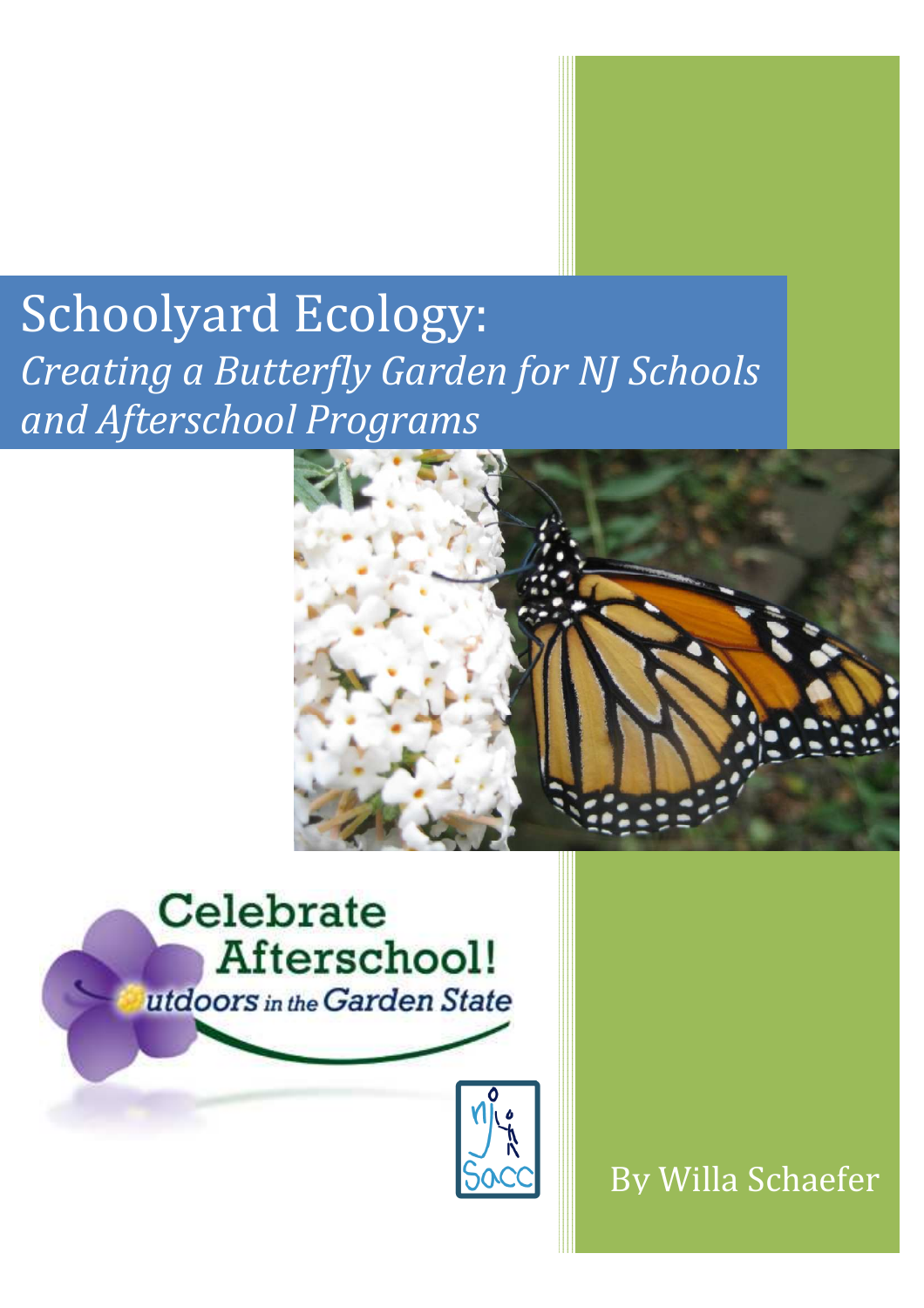### **Table of Contents**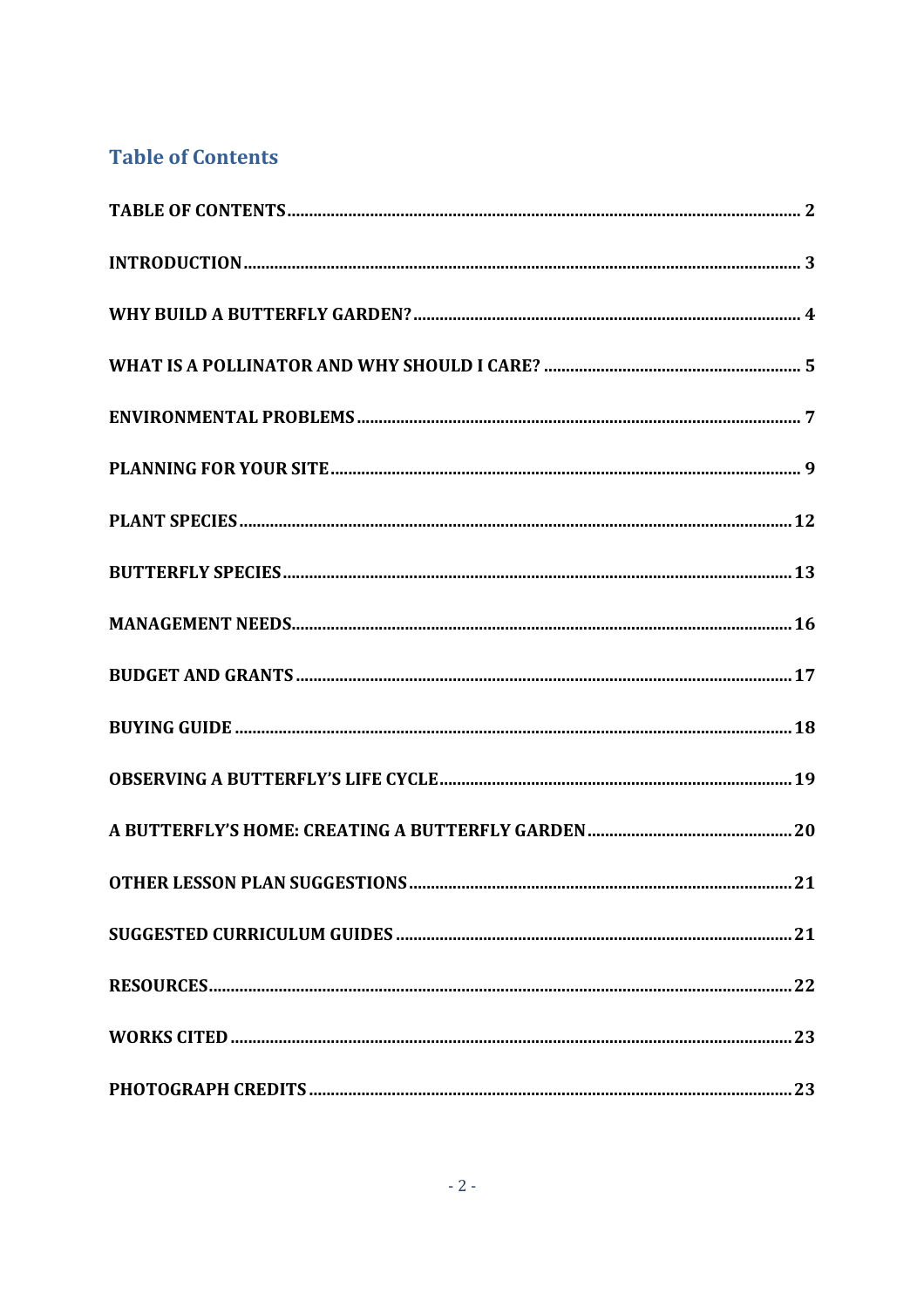#### **Introduction**

The garden that you will be establishing should include the suggested plants that are listed in this guide. The diversity in plant species, type, and color will help to bring diversity to your garden. The more diverse the plant life is in your garden, the more pollinators you will attract and the more successful garden it will become. The plants suggested in this guide are all native to New Jersey. Planting native plants attracts native pollinators, reduces maintenance time, and helps your local ecosystem to become richer and more diverse. The pollinators that you will be attracting will not only include butterflies but also bees, beetles, flies, moths, among other pollinators. Establishing a garden in your school yard or afterschool program will help to establish or maintain a healthy ecosystem in your area.

Butterfly gardens are not only important for your local schoolyard habitat but they can increase student engagement and curiosity in the classroom. By planting a butterfly garden you have created an interactive classroom for your children to be engaged in the natural world. This outdoor classroom can be a tool to incorporate hands-on activities for every subject! Many students do not spend their time outdoors; providing them a garden that can be used by your school or program can give them an opportunity to be outside and interact with nature. By planting a garden in your school or afterschool program your children will develop a connection with the outdoors from an early age. This enriching experience for children will be something that they will keep with them for the rest of their lives.

It is important to educate your students, school, and community about the importance of planting native gardens so that you can help create more gardens around your community. The more gardens there are that are free of pesticides, herbicides, and full of native plants the healthier your area's ecosystem will be!

This guide is a suggestion for educators and afterschool providers to help build, plant, and maintain a butterfly garden in their school or afterschool program. I highly recommend some of the suggested resources at the end of this guide to further your knowledge on butterfly gardens, pollinators, and butterflies.



© 2010 New Jersey School-Age Care Coalition. This guide is for educational purpose only. Do not distribute for profit.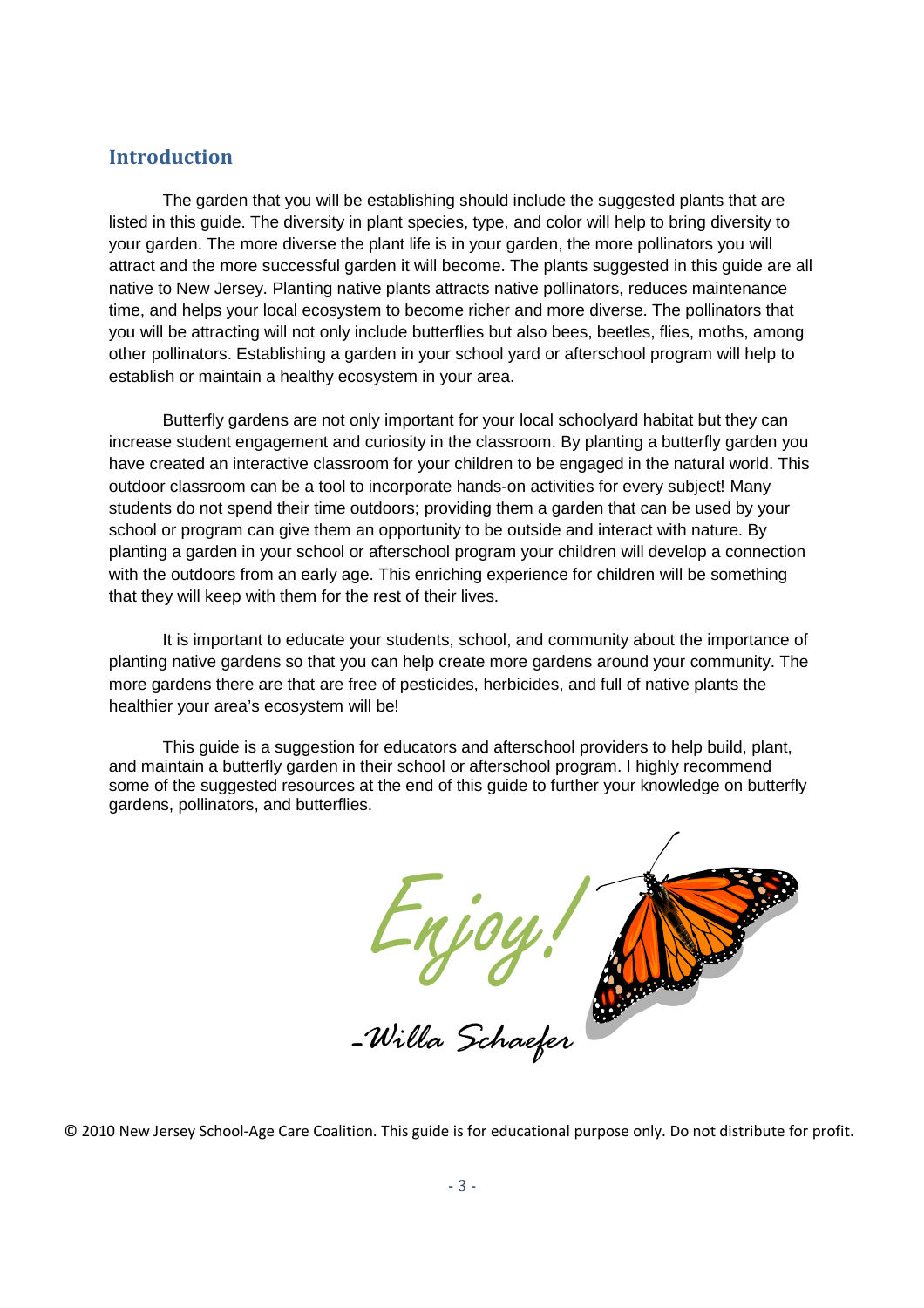### **Why Build a Butterfly Garden?**

#### **How a Butterfly Garden Can Increase Student Learning**

Implementing inquiry based activities that focus on the nature of science can enhance your students understanding of science. Creating a butterfly garden can engage students in the natural world and enrich their learning experience.

Students learn best when they are allowed to develop their understanding of concepts over time (Bybee 8). This is a learning theory that reduces the focus on memorizing facts, vocabulary, and theories and emphasizes the importance of teaching for meaning and understanding. Identifying students preexisting knowledge is important to recognize and know when creating and teaching lessons. Students come to learning situations with knowledge and explanations from their world. As students develop their understanding they link new information with the knowledge they bring to the learning experience (Bybee 8). Inquiry uses students' pre-existing knowledge to build upon it and allowing students to become actively involved in the learning process by questioning, analyzing, and becoming engaged in the material.

A model for inquiry includes five stages: (1) Engage, (2) Explore, (3) Explain, (4) Elaborate, and (5) Evaluate. **Engagement** focuses on initiating the learning task, students should be able to make connections between past and present learning experiences as well as anticipate activities. **Exploration** provides students with a common base of experiences within which they identify and develop current concepts, processes, and skills. **Exploration** is when students are actively exploring their environment. **Elaboration** is the aspect of the model where you are able to challenge your students' learning and extend their conceptual understanding and allow further opportunities for students to practice desired skills and behaviors. **Evaluation** encourages students to assess their understanding and abilities and provides opportunities for teachers to evaluate student progress toward achieving the educational objectives (Bybee 8). Incorporating the inquiry model into your activities will increase the quality and effectiveness of your students' learning.

Creating a butterfly garden can provide you with opportunities to incorporate inquiry-based learning in your programs. Students are provided with a year-long experimental station where they can observe changes that occur throughout the year with plants and animals. Students can become engaged in the process of developing and creating the garden as well as the managing aspect. They are able to observe and explain animal behaviors and interactions between plants and animals. Building and sustaining a butterfly garden provides your program with endless opportunities to engage your students in hands-on activities that enhance their learning.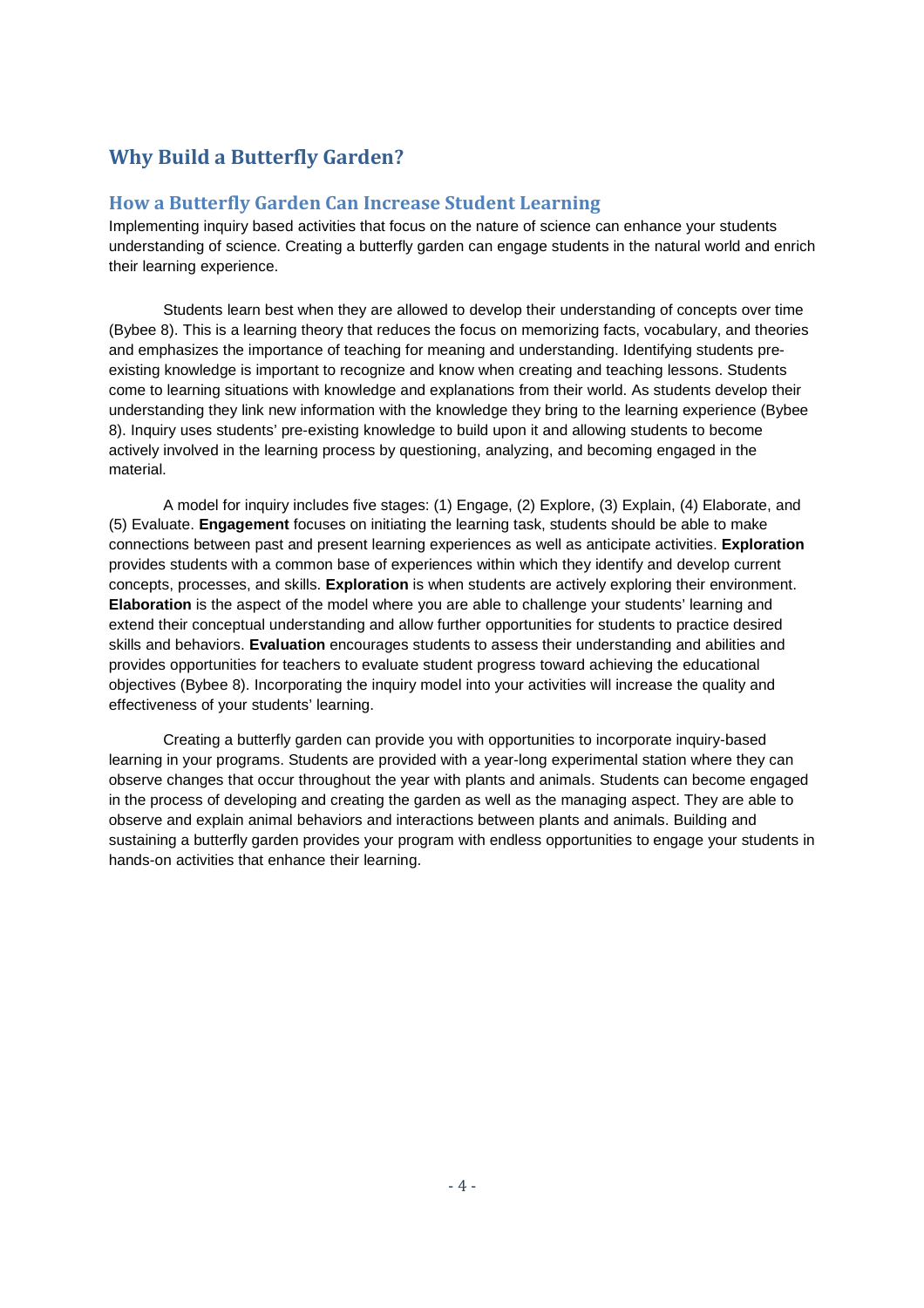### **What is a Pollinator and Why Should I Care?**

It is important to understand what a pollinator is and the importance of pollinators to our environment. When you build your butterfly garden it is necessary to understand butterflies as pollinators and their general behaviors and lifestyles.

#### **What is a Pollinator?**

One of the most important groups of pollinators is bees. Bees are the only insect that is deliberate pollinators to "bring pollen back to their offspring" (Shepherd 12). When bees are in the process of gathering pollen from different plants they "transfer pollen from flower to flower" helping in the reproduction of plants (Shepherd 13). Bees are of course not the only pollinator, flies, "birds, butterflies, and also bats, beetles and even mosquitoes are among some of the insects that help aid in pollination (Why Care About Pollinators?). Butterflies, flies, and beetles use nectar from flowers as their food source and when they are gathering food pollen transfers from the anther to their body and then as they move from flower to flower the pollen is transferred off their body to the other flowers. These pollinators are indirect pollinators because they are not purposefully collecting pollen and not all of the pollen collected gets transferred to other flowers because some of it remains on the bodies of the butterflies, flies, or beetles (Shepherd 13). Pollinators are very important in the reproduction and diversity of plants to help maintain a balanced ecosystem.

#### **Why are Pollinators Important?**

Although pollinators only help to fertilize plants so that they are able to produce flowers and fruit there are other economical and environmental impacts of pollination. Many agricultural crops are dependent upon pollinators and without them there would be a drastic decrease in the amount of "fruits and berries, alfalfa, and vegetable and flower seeds" available to the public (Shepherd 7). Plants are also essential for "medicines, dyes, beverages, and fibers" and without pollinators they would not be in existence (Shepherd 7). Pollinators are essential to plant communities. Many southwestern ecosystems are only pollinated by bees. Plants in that community maintain their health because of the bees. If the bee population decreased the plants ability to reproduce would be nonexistent (Shepherd 8).

Pollinators have other beneficial impacts on plant communities. Beetle larvae that live in dead trees causes the trees to rot. Rotting and decomposing trees provide the soil with added nutrients that are now accessible to other plants (Shepherd 8). Tunneling bees help aerate soil which allows water to move throughout the soil mixing nutrients that are located in the soil (Shepherd 8). Pollinators maintain healthy plant communities.

Healthy plant communities are crucial for healthy ecosystems to exist. Plants help to prevent erosion on stream banks and help to keep river systems clean and livable for aquatic life by preventing an increase of sedimentation in their system (Shepherd 9). Many animal species, besides human, survive on plants as their food source such as herbivores and even birds and mammals, such as black bears, that eat fruit and seeds that depend on pollinators to fertilize the plant (Shepherd 9). Pollinators themselves are even sources for food for animals. Many pollinators are a primary food source for birds, spiders which also helps to maintain a stable and healthy ecosystem (Shepherd 9). By building, planting and establishing a native butterfly garden in your area you are providing another habitat for native pollinators and you help in producing a healthy plant and animal community.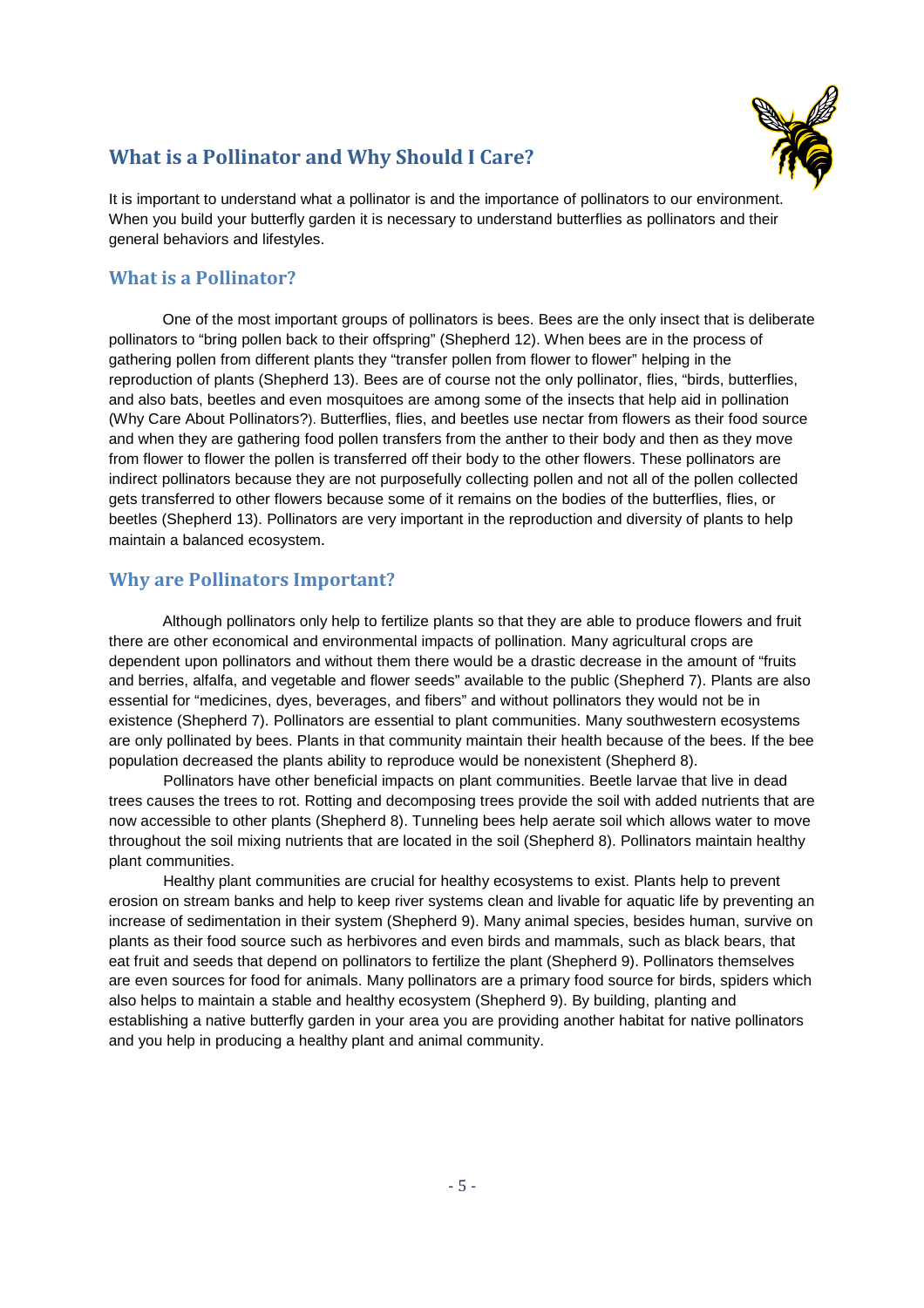#### **Butterflies**

Butterflies are one of the most loved insects mainly for their "beauty and grace" (Shepherd 31). Butterflies and moths are often easily distinguishable from one another however sometimes they are difficult to separate from one another (See Fig.1). Butterflies and moths belong to the insect order, Lepidoptera and generally "butterflies are brightly colored and fly by day, and moths are more likely to be colored in muted grays and browns and fly at night" (Shepherd 31). However, there are exceptions to these differences but generally this holds to be true. asily distinguishable from one another however sometimes they are<br>ther (See **Fig.1**). Butterflies and moths belong to the insect order,<br>rflies are brightly colored and fly by day, and moths are more likely to l<br>rns and fly

Butterflies begin their life as an egg that is "laid on or near its particular host plant species." (Shepherd 32). A host plant species is the species of plant that the butterfly larva (caterpillar) feeds on lies begin their life as an egg that is "laid on or near its partic<br>. A host plant species is the species of plant that the butterfly<br>before it becomes a butterfly. Every species of butterfly has

during its time before it becomes a butterfly. Every species of butterfly has specific host plants. For example milkweed is the only host plant for the Monarch butterfly. After the egg is hatched a caterpillar is produced and spends all of its time eating and growing in order for it to turn into a chrysalis, during this time the butterfly is re-structuring and re-organizing itself into a butterfly (Shepherd 32). When the butterfly emerges from the chrysalis it spends its time collecting nectar from its adult host plant. The adult host plant for the butterfly is not the same as host not as that species' host plant, and can range depending on the butterfly species (Shepherd 32). st plants. For example milkweed is the only host plant for the<br>utterfly. After the egg is hatched a caterpillar is produced and<br>of its time eating and growing in order for it to turn into a<br>during this time the butterfly i



Although the nectar provides the butterflies with an appropriate amount of sugar and energy it does not supply all of the nutrients that is

need for butterflies. Mineral salts are important to the butterflies' diet and they take up the salts by sipping on muddy puddles, they also require essential amino acids and other nutrients that they receive by puddles, feeding on animal feces or carcasses.

Winter survival differs for each species of butterfly and each species uses different survival techniques to survive this period of time when the weather is not suitable for them (Shepherd 33). Many techniques to survive this period of time when the weather is not suitable for them (Shepherd 33).<br>species "pass the winter in protected surroundings—like leaf litter or dense vegetation—as eggs, caterpillars, or pupae (Shepherd 33). There are some butterfly species that overwinter as adults taking shelter in "a cave, or tree cavity, under leaf litter, or among evergreen vegetation, but they will also seek shelter in "a cave, or tree cavity, under leaf litter, or among evergreen vegetation, but they will also seek<br>winter refuge in such places as sheds and barns" (Shepherd 33). Some butterflies migrate to avoid the bad weather conditions. One of the most popular examples of this is the Monarch butterfly which flies south from as north as Canada to Mexico and California. the files are one of the most lowed insects mainly for their "beauty and grace" (Shepherd 31). And the most lowed insects anid y to their beauty and grace if the most are beauty and the most paparate from one another (See



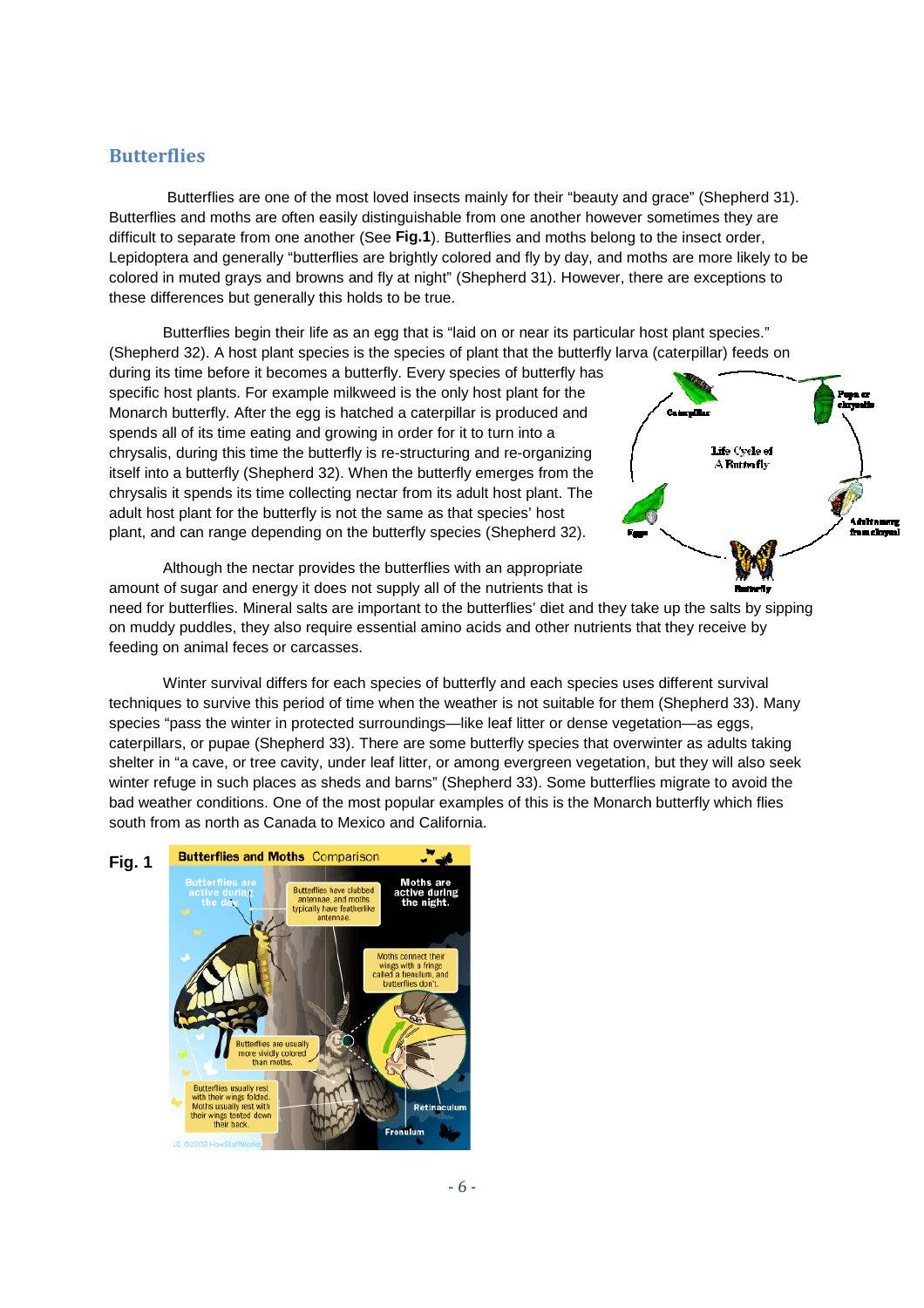#### **Environmental Problems**

The population of some species of butterflies and other pollinators is decreasing due to habitat loss and degradation. Pollinators play an important part in our ecosystem. It is necessary to recognize the environmental factors effecting pollinator populations and how you can prevent these environmental problems in your community.

#### **Habitat Loss**

Habitat loss is the reduction of a natural habitat making it unable to support the wildlife that lives there. Habitat loss and fragmentation is caused by urbanization, agricultural, commercial and residential development. There is a reduction in butterfly and pollinator populations because of this environmental problem. Due to the increasing human population humans are continually expanding and overtaking natural environments. "Wetlands are drained, woodlots are cut, fields are converted to parking lots or lawns" (Glassberg 28). Habitat loss impacts all plant and animal communities, especially pollinator populations. Many butterfly species are found in open fields. Many of these fields are non-existent and one of the first things to be destroyed when development occurs (Glassberg 28).

New Jersey is the most densely populated state in the United States so the impact of population growth on New Jersey's environment is severely impacted by urbanization and commercial and residential development. Habitat loss "threatens the diversity and abundance of native pollinators" (Shepherd 40). A decline in and loss of habitats causes the area to become fragmented. Fragmentation is a result of habitats becoming separated due to areas being destroyed by construction or development. The emigration and immigration of plants and animals between a habitat decreases and habitats become isolated from one another. This causes a decrease in the diversity and abundance of plant and animal species in the area. Habitat fragmentation causes a decrease in the health of a community because the diversity of plants and animals that it may have once had are now lost due to their inability to migrate between areas.

#### **Habitat Degradation**

Habitat degradation can occur due to an influx of invasive species or land management practices. Many plant and animal species are either accidently or purposefully introduced to the United States. Some of these species do no harm and have little to no impact on the natural community interactions that occur, while other species take over and force native species out. Invasive species destroy habitats by crowding out the native plants and native pollinators, and replacing them with inferior species (Shepherd 41). Invasive species decreases the species diversity of an ecosystem and causes the overall health of the community to decrease as well.

 Land management practices can also impact plant and animal communities. It has become a norm for heavily populated areas to have "only two types of habitats" which are large patches "of artificial lawns, and areas that are allowed to be 'natural' and become woodlands" (Glassberg 28). Lawns are very common through suburban areas and around corporate offices to make the surrounding seem clean and refreshing. However lawns are not suitable habitats for almost any species of butterflies. Land management brings equipment such as "modern mowers, and line trimmers" into areas to create neat lawns. As a result areas that would have been left to grow have been eliminated reducing both the floral and structural diversity" of the fields (Shepherd 41). These landscape practices dramatically destroy the habitat that was once thriving and useful and turns it into a large green space that is good for humans but nothing else.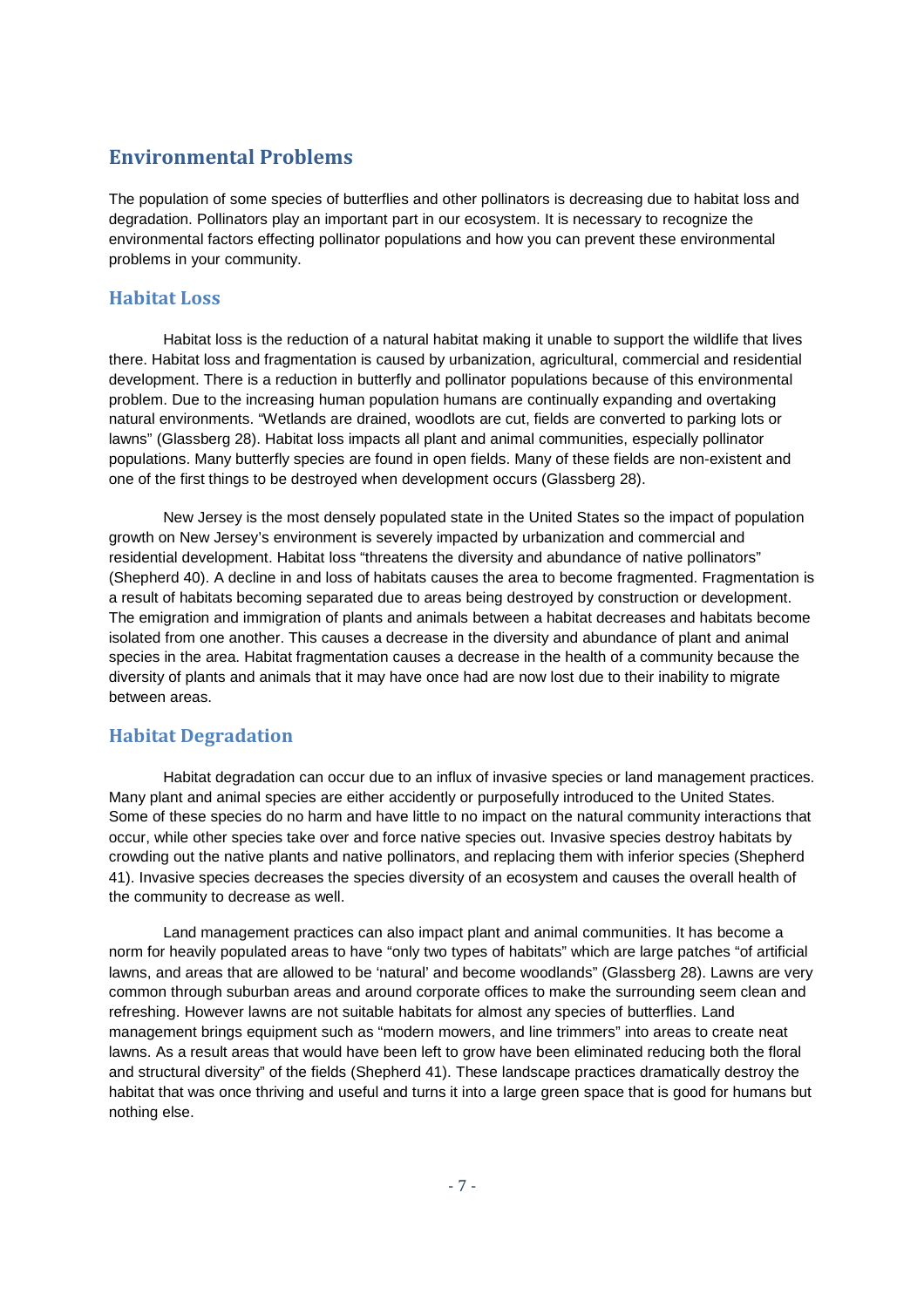#### **Pesticides**

 Pesticides are very common with land management practices and are a huge threat to pollinators' populations across the country. "Millions of pounds of pesticides are applied to farms, fields, lawns, flower beds, and roadsides every year. Insecticides kill pollinators directly, while herbicides reduce the diversity and abundance of the flowering plants that pollinators feed upon" (Shepherd 43). Even though mass sprayings of pesticides are not heard of often, it still occurs especially for "gypsy moth infestations, mosquito control, agricultural use, and also by private homeowners" (Glassberg 30). Pesticides are often less beneficial and more harmful to the plant and animal communities. In 1970 in New Brunswick, Canada pesticides were sprayed on woodlands. Adjacent farms noticed a decline in their blueberry harvests and a decline in their native bee populations. The lack of bees was found out to be due to the pesticides that were sprayed in the woods. It took three years for the bee population to rebound and the fruit harvest to recover (Shepherd 42). As you can see the damage that pesticide can cause on a population is detrimental not only to that species but to the plants they pollinate.

#### **What Can You Do?**

Populations of pollinators if impacted in any way by habitat loss and/or fragmentation, habitat degradation, or pesticide use can not only impact the animal communities but the plant communities as well. It is important to stop these environmental problems from occurring in your community in order to protect native plant and animal populations.

- Native plants do not have to endure too much environmental stress so pesticide use should be limited
- Having nutrient rich soil will help keep your plants healthy reducing the need for pesticides
- Use natural fertilizers to keep your soil rich to prevent pesticides
- Start a compost bin it will add nutrients to your soil naturally and reduce food waste too!
- Gardens decrease habitat fragmentation by providing wildlife a natural habitat
- Planting a variety of native plants will provide migration of animals between natural habitat areas
- Gardens will help to increase the species diversity and abundance of your community
- Native plants require little watering reducing your maintenance costs
- Mowing less frequently will provide habitats for insects and other animals

Planting a garden in your school or afterschool community can benefit the environment and community that you live in. Gardens bring a wonderful atmosphere to your school community creating a colorful and vibrant atmosphere that adds beauty to your school landscape.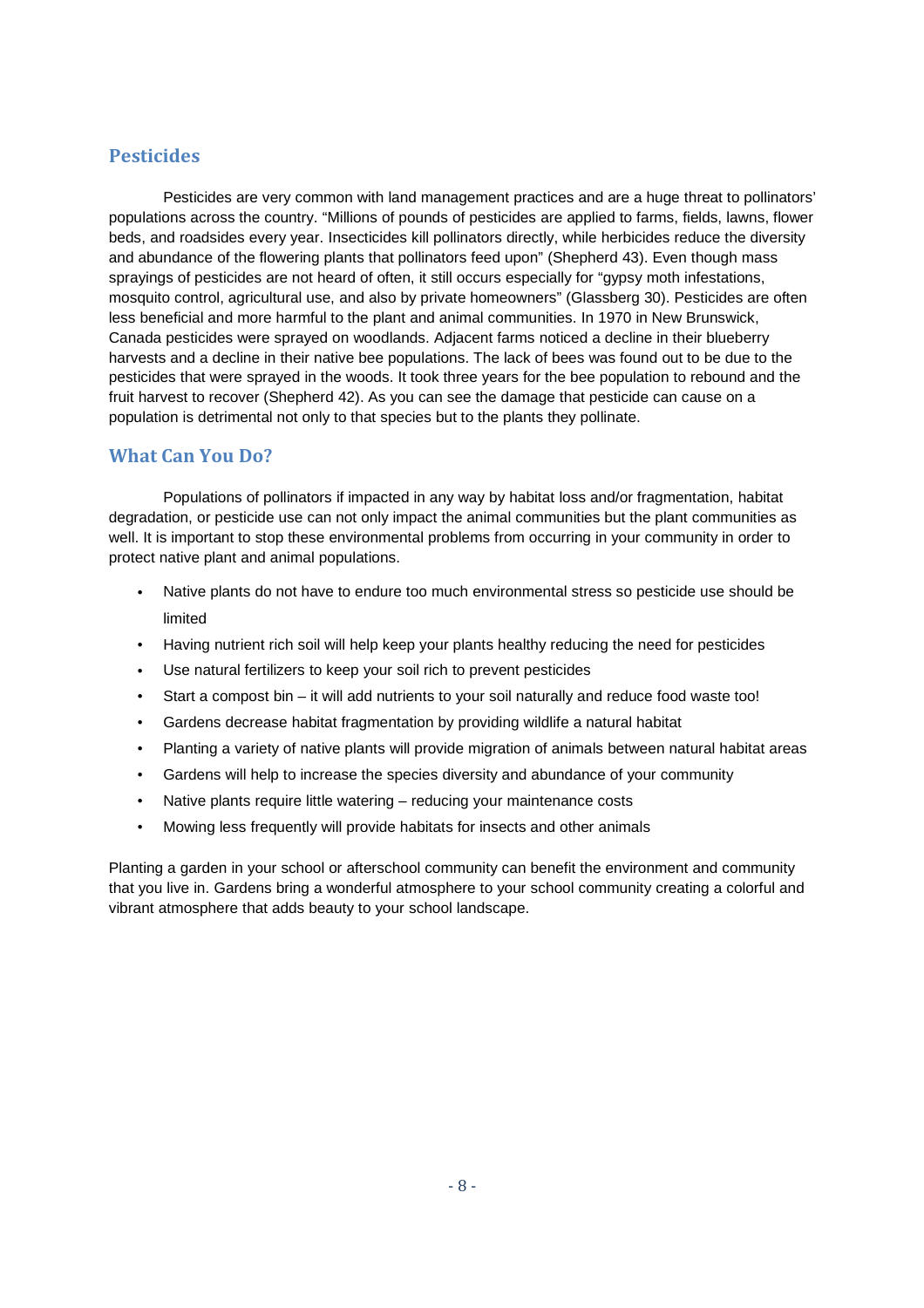### **Planning for Your Site**

When creating your butterfly garden it is important to pick the proper location, create the best design, and understand the management needs and budgetary costs.

#### **Location**

Your garden should be placed in a location with these four requirements in mind:

#### **Sun Exposure**

Your garden should have southern sun exposure. Your garden should receive at least 5-6 hours of sunlight a day. Butterflies use morning sunlight for basking on rocks, bricks, or gravel (The Butterfly Gardener's Guide). Plants require sun to grow so by locating your plants in an area that receives the most sun throughout the day your plants and butterflies will thrive.

#### **Protection from High Winds**

Butterflies need to be protected from intense winds in order to ensure that they are able to travel from plant to plant safely. If the location of your garden is not protected by fences or trees you need to create this shelter on the edges of your garden. You can create a shelter from prevailing winds by planting shrubs such as lilacs, mock orange shrub, butterfly bush or viburnum (The Butterfly Gardener's Guide). These shrubs are also larval and nectar plants which can help add diversity in addition to adding height and protection to your garden.

#### **Proximity to Other Plants**

As discussed earlier, patches are created due to urbanization, commercial, and residential development. It is important to place your garden not only in a sunny, warm, and sheltered location but also close to other gardens or plants. Butterflies will be more likely to visit your garden if there are other nectar or larval plants nearby (Roth 41).

#### **Access to Water**

Part of the management practices you will need to do for your garden is watering your garden. Although many of the plants you will be planting are native to New Jersey's climate, it is still necessary to have a close water source. A water source could be a sprinkler system or hose hookup that is near your garden. By locating your garden near a water source it will diminish the amount of labor needed to put in to maintaining the health of your garden.

By having your garden in a sunny and warm location, close to a water source, sheltered from winds and close to other gardens and plants will increase your chances of attracting butterflies to your garden, and maintaining your garden and your butterflies' health and vitality.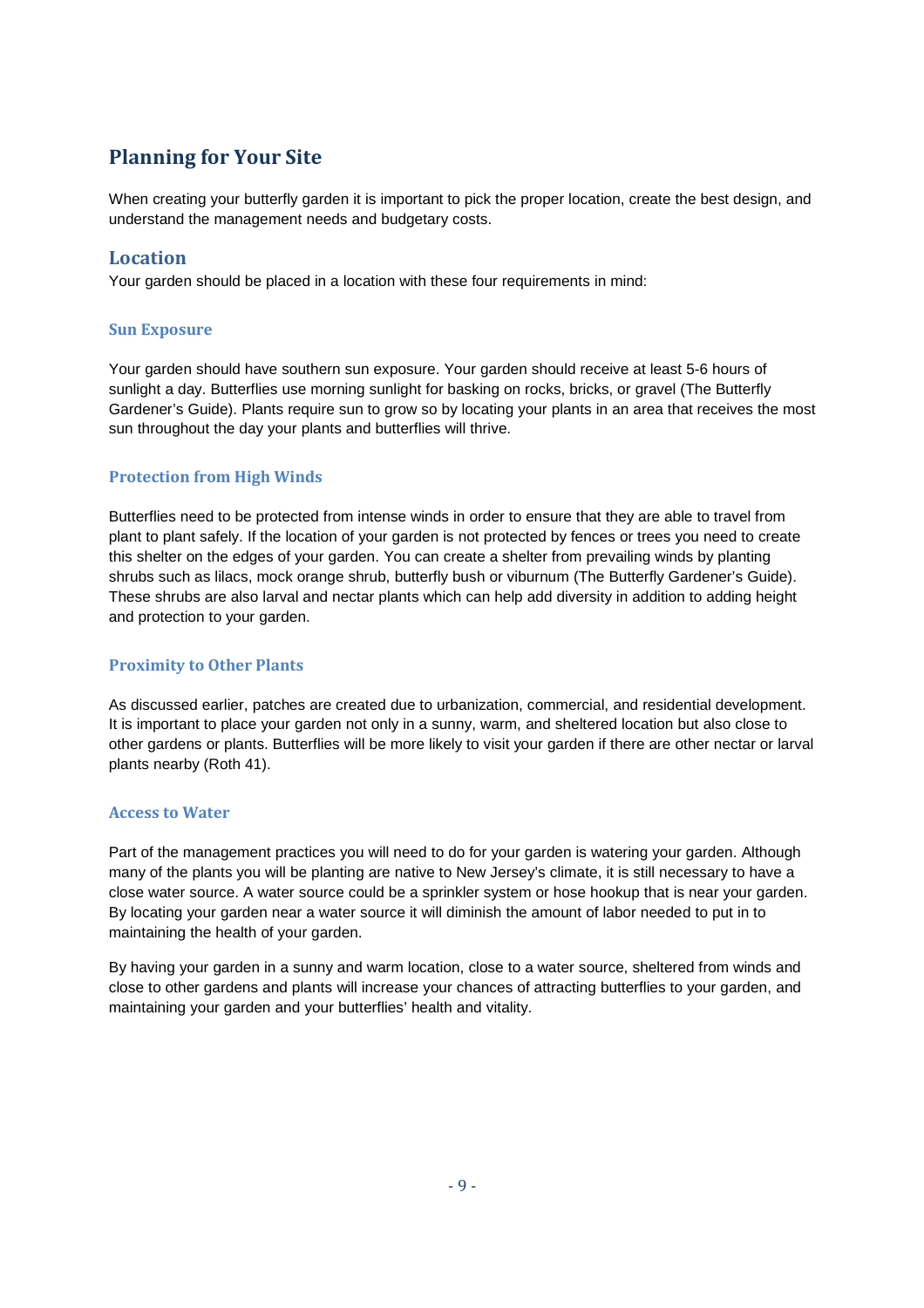### **Garden Design**

#### **Size**

The size of your butterfly garden can be anywhere from part of your school's flower bed to as large of garden as you have space for you in your school yard. Even if you do not have a lawn surface that you are able to use or your school or program only has blacktop surfaces you can plant your garden in containers.

#### **Elements**

#### *Soil*

The plants you will be choosing are native to New Jersey so the type of soil should not be that different than what you have. It is important that your soil be aerated and does not have any sod within it (Roth 33). The soil should be rich and loose. You can "dig in some aged manure or composed to make your worms happy and your plants thrive" (Roth 33). If you feel that your soil may have toxic chemicals in it you can get your soil tested for free from Rutgers University (see resources page for information)

#### *Plants*

Your garden should contain both **host** and **nectar** plants.

**Host Plant –** plant where eggs are laid on and larvae use as their food source. For example, Monarch butterfly larvae will only eat milkweed.

**Nectar plant** – provides rich sources of food for adult butterflies.

#### *Areas*

Your butterfly garden should contain the following areas:

#### **1. Rock/Pebble Area**

Butterflies use the rock and pebble area to bask in the sun and warm their bodies and dry their wings (Roth 60).

#### **2. Patches of Plants**

Create patches of plants that vary in color, height, and blooming periods. You should plant 3 to 5 plants of each species in your garden. This will create patches and clumps of plants on its' own attracting more diverse butterflies to your garden (Shepherd, M, et al 20).

#### **3. Puddle Area**

Butterflies need water and creating spots in your garden is necessary to attracting different species of butterflies as well as more butterflies (Roth 54). One way to create a water source for your garden is by creating a man-made puddle by putting a saucer filled with pebbles and placing this in a shady spot so that the water is not quickly evaporated (Roth 60). The saucer would then be filled almost to the top of the pebbles, but allowing the pebble surfaces to be dry which would allow the butterflies to sit on a dry surface while drinking (Roth 60). By having the stones in a saucer, such as a clay pot saucer, and putting it in a shaded area reduces the amount of time you need to continue to re-fill the saucer with water.

A mud puddle is another way to produce a water source for butterflies. You can create a mud puddle in your garden by having an exposed dirt layer in a semi-shaded area damped with water. The mud adds additional nutrients and salt to the water that the butterflies need (Roth 61). Butterflies will often gather in large groups at sources of water so it's important to make sure that your water source is constant.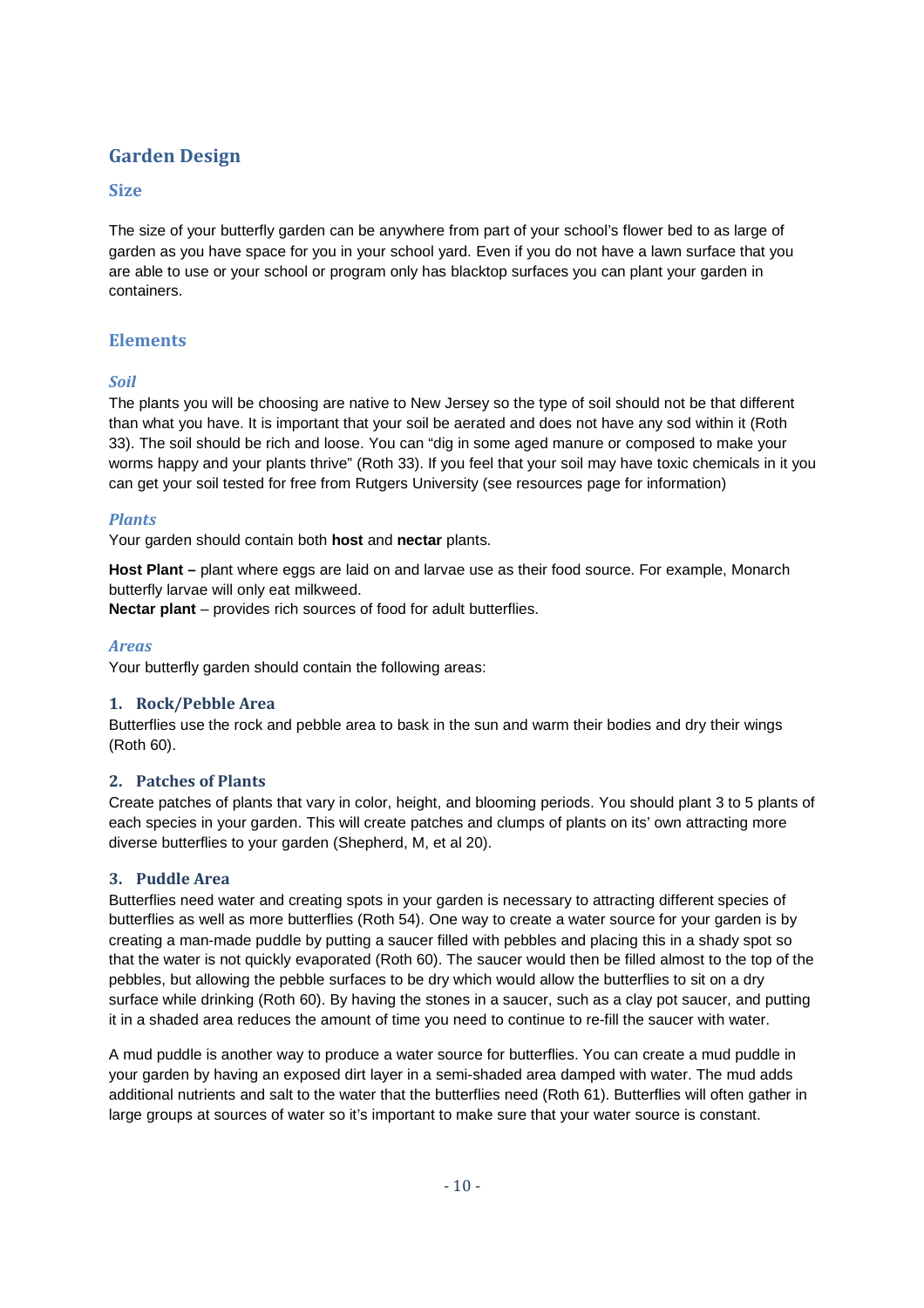#### **4. Grassy Area**

Some butterfly species use the weedy and grassy patches to lay their eggs (Roth 100). By adding some wood debris you can create shelter for butterfly eggs and/or caterpillars. Patches of grass, weeds, and woody debris allows protection for certain species of butterfly eggs and/or caterpillars that hibernate during the winter (Shepherd, M, et al).

#### **Garden layout**

#### *Container Garden*

If you are unable to use the lawn at your school or program or you have only blacktop surfaces



you can use containers to build your garden. You can purchase containers at your local garden or hardware stores or even see if community members could donate them to your school or program. You can rearrange the containers on the outdoor surfaces that you have. You can even use reusable shopping bags that you get from grocery stores to grow your plants in (see right). Remember diversity is important to your garden, have each container grow different plants in order to attract a variety of wildlife to your garden.

#### **Other Sites**

Be creative with the space that is available to you! Remember the key to butterfly gardens is having a variety of plants but having at least 2 to 3 plants of each species. Make sure to include host and nectar sources for butterflies so your children will not only see the butterflies feed but also grow and complete their life cycle. For larger spaces consider placing benches so that your children can sit and observe the garden. Look online or the suggested books for additional ideas on how to plan your site.

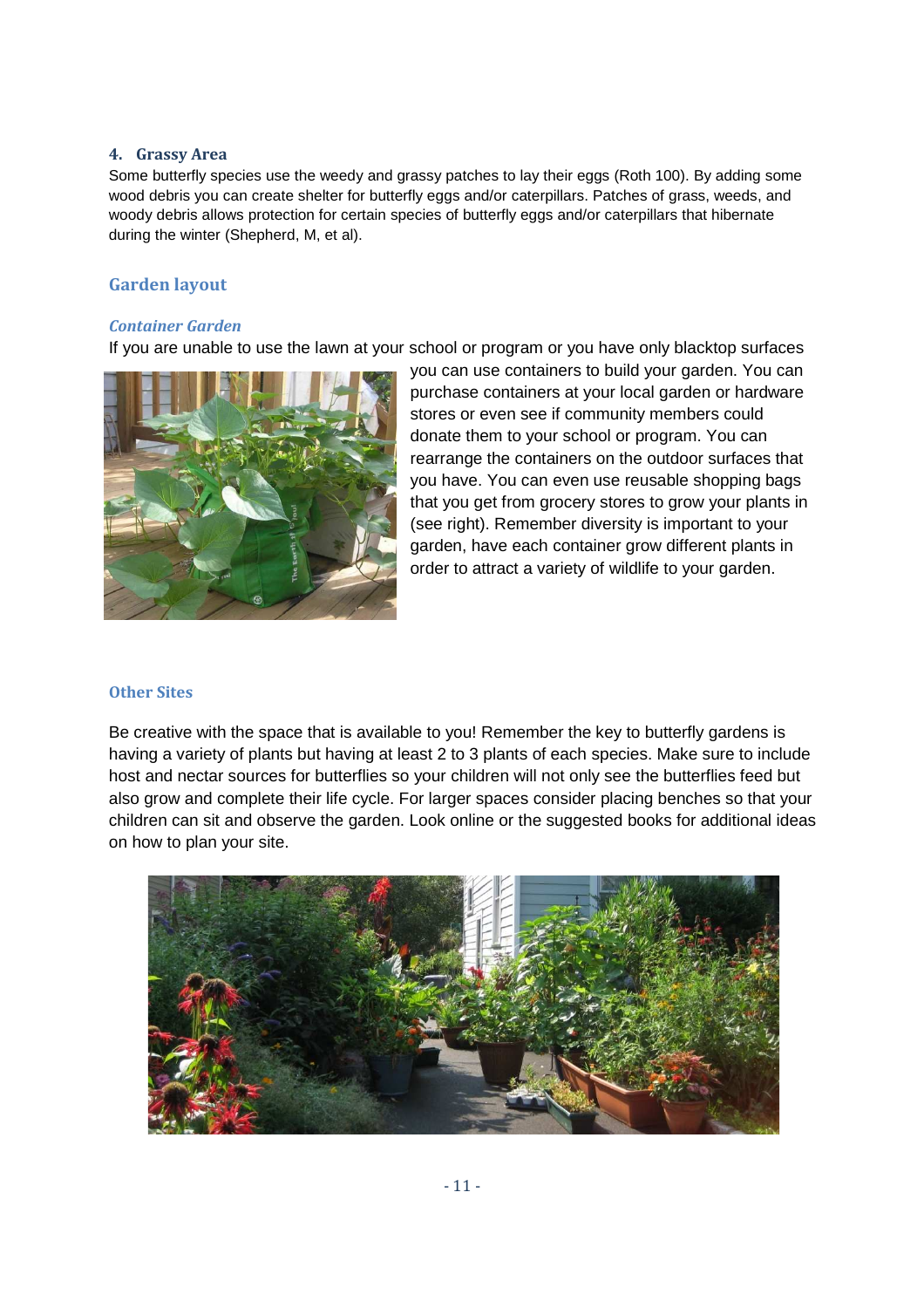### **Plant Species**

| <b>Common Name</b>            | <b>Scientific Name</b>    | <b>Plant Type</b> | <b>Height</b>             | <b>Flower Color</b>                          | <b>Blooming</b><br><b>Period</b> | <b>Butterflies Attracted</b>                                                                                                                   |  |
|-------------------------------|---------------------------|-------------------|---------------------------|----------------------------------------------|----------------------------------|------------------------------------------------------------------------------------------------------------------------------------------------|--|
| <b>Butterfly Bush</b>         | Buddleia davidii          | Shrub             | Up to 6'                  | Purple, Pink                                 | Summer-Fall                      | Eastern Tiger Swallowtail,<br>Mourning Cloak, Red<br>Admiral, Monarch                                                                          |  |
| Common<br>Milkweed*           | Asclepias syriaca         | Annual            | $3 - 6'$                  | <b>Pink</b>                                  | <b>Summer</b>                    | Eastern Tiger Swallowtail,<br>Clouded Sulphur, Spring<br>Azure, Mourning Cloak,<br>Red Admiral, Viceroy,<br>Monarch, Silver-Spotted<br>Skipper |  |
| Swamp<br>Milkweed*            | Asclepias<br>purpurascens | Annual            | $2 - 3'$                  | Magenta                                      | <b>Summer</b>                    |                                                                                                                                                |  |
| <b>Butterfly</b><br>Milkweed* | Asclepias tuberosa        | Annual            | $1 - 3'$                  | Orange                                       | <b>Summer</b>                    |                                                                                                                                                |  |
| Purple Cone<br>Flower         | Echninacea purpurea       | Perennial         | $2 - 5'$                  | Purple                                       | Summer-Fall                      | Eastern Tiger Swallowtail,<br>Viceroy, Silver-Spotted<br>Skipper                                                                               |  |
| Black-eyed<br>Susans          | Rudbeckia hirta           | Perennial         | $1 - 3'$                  | Yellow                                       | Summer-Fall                      | Monarch                                                                                                                                        |  |
| Joe-Pye Weeds                 | Eupatorium spp.           | Perennial         | $2 - 7'$                  | Purple                                       | Summer-Fall                      | Viceroy, Monarch, Silver-<br><b>Spotted Skipper</b>                                                                                            |  |
| Asters                        | Symphyotrichum spp.       | Perennial         | $\frac{1}{2}$ - $7'$      | Purple or<br>White                           | <b>Summer-Fall</b>               | Cabbage White, Clouded<br>Sulphur, Red Admiral,<br>Monarch, Eastern Tiger<br>Swallowtail, Skippers                                             |  |
| Goldenrod                     | Solidago spp.             | Perennial         | $\frac{1}{2}$ - 7'        | Yellow                                       | <b>Summer-Fall</b>               | Clouded Sulphur, Viceroy,<br>Monarch                                                                                                           |  |
| Bee-balm                      | Monarda didyma            | Perennial         | $2 - 5'$                  | <b>Red</b>                                   | <b>Summer-Fall</b>               | Eastern Tiger Swallowtail,                                                                                                                     |  |
| Wild Bergamot                 | Monarda fistulosa         | Perennial         | $1 1/2 -$<br>$4^{\prime}$ | Pink                                         | Summer-Fall                      | Cabbage White                                                                                                                                  |  |
| Lilac                         | Syringa vulgaris          | Shrub             | Up to<br>10'              | Purple or<br>White                           | Spring-<br><b>Summer</b>         | Eastern Tiger Swallowtail,<br><b>Spring Azure</b>                                                                                              |  |
| Sweet<br>Pepperbush           | Clethra alnifolia         | Shrub             | Up to<br>10'              | Pale Pink or<br>White                        | <b>Summer</b>                    | Red Admiral, Eastern<br>Tiger Swallowtail, Silver<br><b>Spotted Skipper</b>                                                                    |  |
| Nasturtium*                   | Tropaeolum majus          | Annual            | 1'                        | Yellow,<br>Orange, Red                       | <b>Summer-Fall</b>               | Cabbage White                                                                                                                                  |  |
| Lantana                       | Lantana spp.              | Shrub             | $1 - 6$                   | Red, Orange,<br>Yellow, Blue,<br>White, Pink | <b>Summer</b>                    | Skippers, Swallowtails,<br>Cabbage White, Monarch                                                                                              |  |
| Fennel*                       | Foeniculum vulgare        | Perennial         | Up to 8'                  | Yellow                                       | <b>Summer</b>                    | <b>Black swallowtail</b>                                                                                                                       |  |
| Dill*                         | Anethum graveolens        | Herb              | Up to 3'                  | <b>White, Yellow</b>                         | <b>Summer</b>                    | <b>Black swallowtail</b>                                                                                                                       |  |
| Parsley*                      | Petroselinum crispum      | Herb              | Up to 2'                  | Green, White                                 | <b>Summer</b>                    | <b>Black swallowtail</b>                                                                                                                       |  |

\*Indicates that this is a host plant for a butterfly species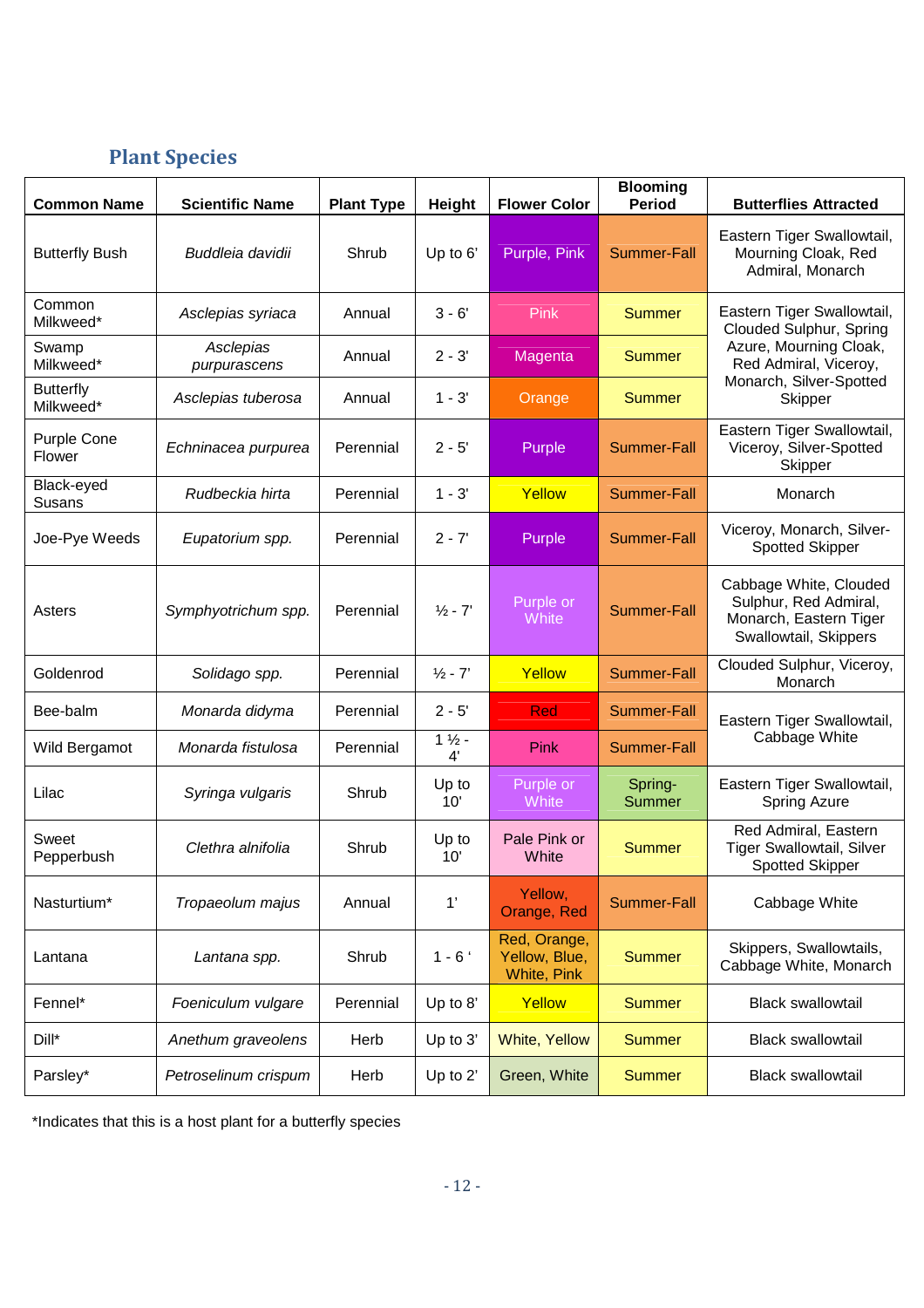### **Butterfly Species**

The following section is an overview of the type of butterfly species that you will likely find in your butterfly garden. These butterflies are found all throughout New Jersey and the plants that are suggested for planting should help to attract them to your garden. Each section has a picture of the butterfly and caterpillar, its range, habitat, occurrence, caterpillar host plant and any other comments descriptions to distinguish each species.

## Eastern Tiger Swallowtail

Papilio glaucus



**Dorsal Female** Caterpillar

**Family:** Papilionidae

**Range:** Southern Canada to southern Florida and Texas; including all of New Jersey

**Habitat:** Diverse and widespread.

**Occurrence:** Three broods April – September. Peaks in early May, June and August.

**Caterpillar Host Plants:** Wild Black Cherry (Prunus serotina), Ash (Fraxinus spp.), Lilac (Syringa vulgaris), Tulip Tree (Liriodendron tulipifera).

**Nectar Plants:** Butterfly bush, milkweed, purple cone flower, golden rod, black eyed susans, etc.

**Males versus Females:** Females are distinguished from males by the extensive blue on the dorsal hind wing.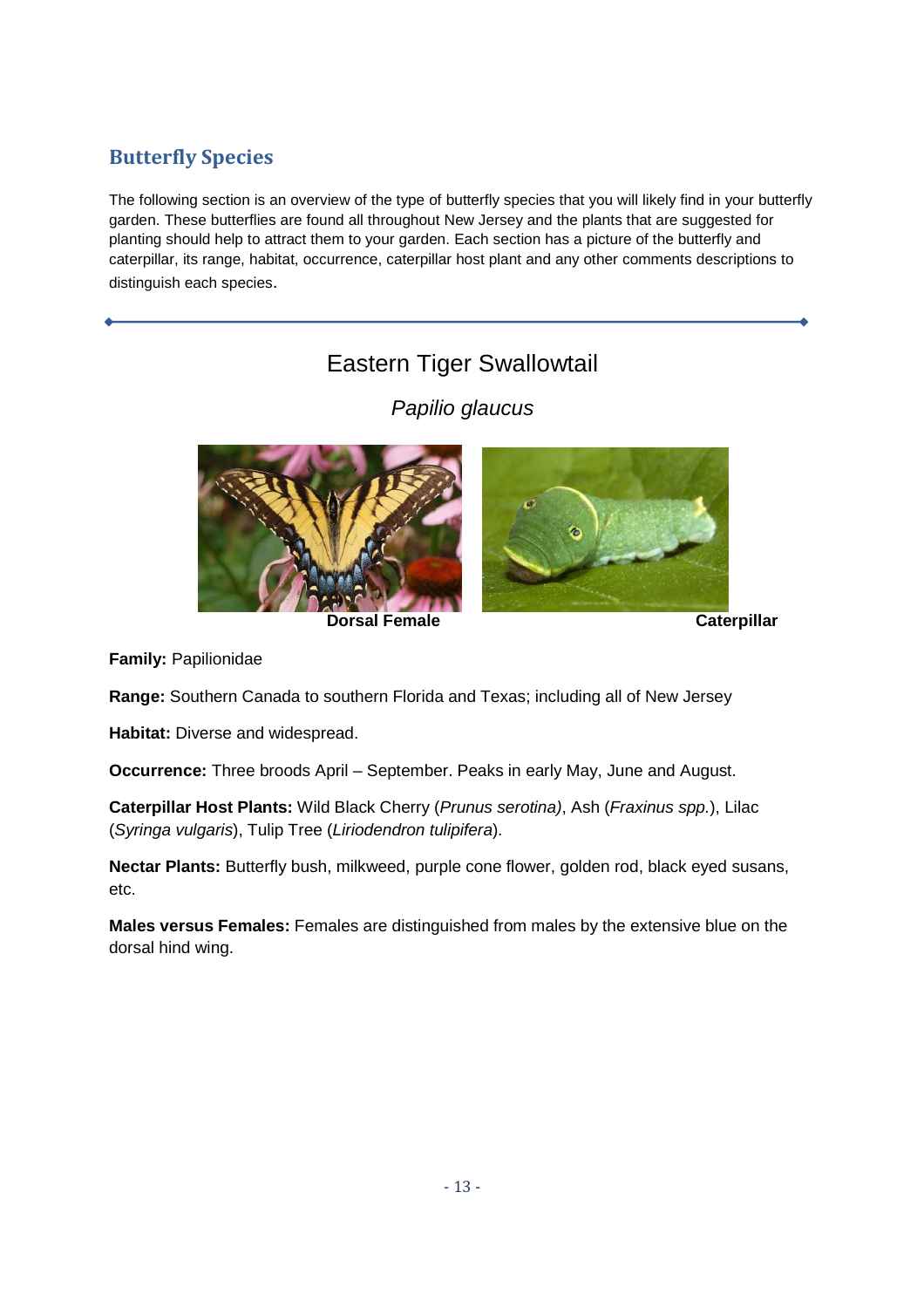### **Cabbage White** Pieris rapae





![](_page_13_Figure_3.jpeg)

**Family:** Pieridae **Subfamily:** Pierinae

**Range:** Central Main to central Florida; including all of New Jersey and west across the continent into northern Mexico.

**Habitat:** Found everywhere except in forests.

**Occurrence:** Continuous broods overlapping March-November.

**Caterpillar Host Plants:** Mustards, Wild Peppergrass (Lepidium), often on Nasturtium (Pavulaan), on crops such as cabbage, broccoli, cauliflower, radish, collards, kale, and Water Cress.

**Nectar Plants:** Butterfly bush, asters, zinnias, clover, lantana, etc.

![](_page_13_Picture_11.jpeg)

#### **Clouded Sulphur** Colias philodice

**Male Ventral Caterpillar Caterpillar Caterpillar** 

**Family:** Pieridae **Subfamily:** Coliadinae

**Range:** Canada to central George and west to the Pacific Coast and south to Guatemala; including all of New Jersey.

**Habitat:** Very diverse. Greatest abundance over fields of clover and alfalfa.

**Occurrence:** Up to four broods March to November.

**Caterpillar Host Plants:** White Clover (Trifolium repens), Red Clover (Trifolium pretense), Alfalfa (Medicago sativa).

**Nectar Plants:** Butterfly bush, purple cone flower,

**Comment:** Often confused with Cabbage Whites.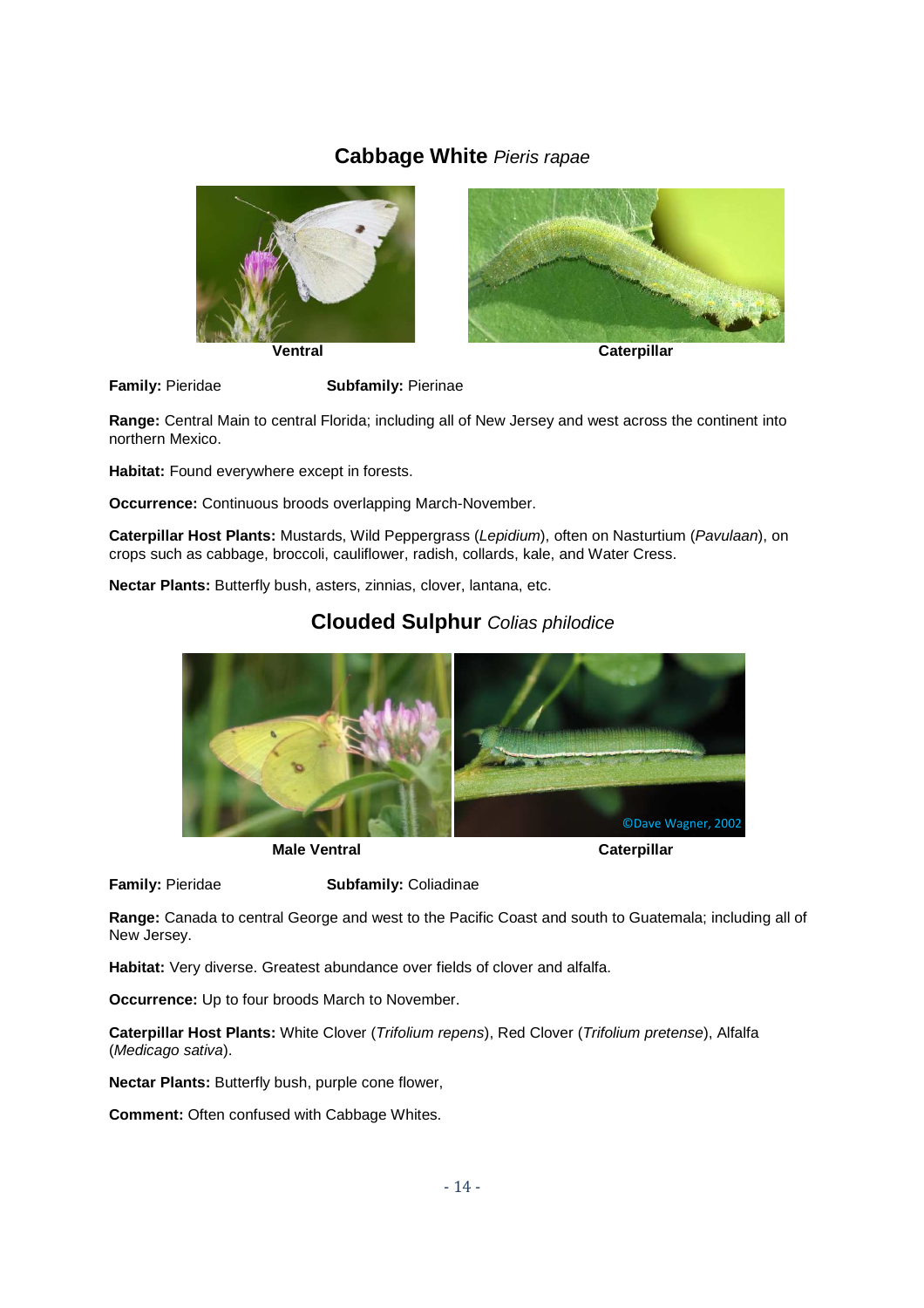### **Monarch**

Danaus plexippus

![](_page_14_Picture_2.jpeg)

**Range:** Widespread

**Habitat:** Open areas, gardens, meadows, fields, dunes.

**Occurrence:** One to four asynchronous broods. Migrants appear in March to May.

**Caterpillar Host Plants:** Milkweeds (Asclepias)

**Nectar Plants:** Milkweed, Black-eyed Susans, Goldenrod, Lantana, Asters, Butterfly Bush, etc.

**Males versus Females:** Males are distinguished from females by noticing two visible black spots on their hind wings.

#### **Interesting Facts:**

Monarch butterflies migrate. In the Spring Monarchs migrate from Mexico up to the West and East coasts. In the Summer Monarchs migrate up to Canada, laying their eggs on milkweed plants as they travel and die along the way. They spread northward over two or three generations. In the Fall Monarchs migrate back to Mexico to avoid the winter inclement weather.

![](_page_14_Figure_13.jpeg)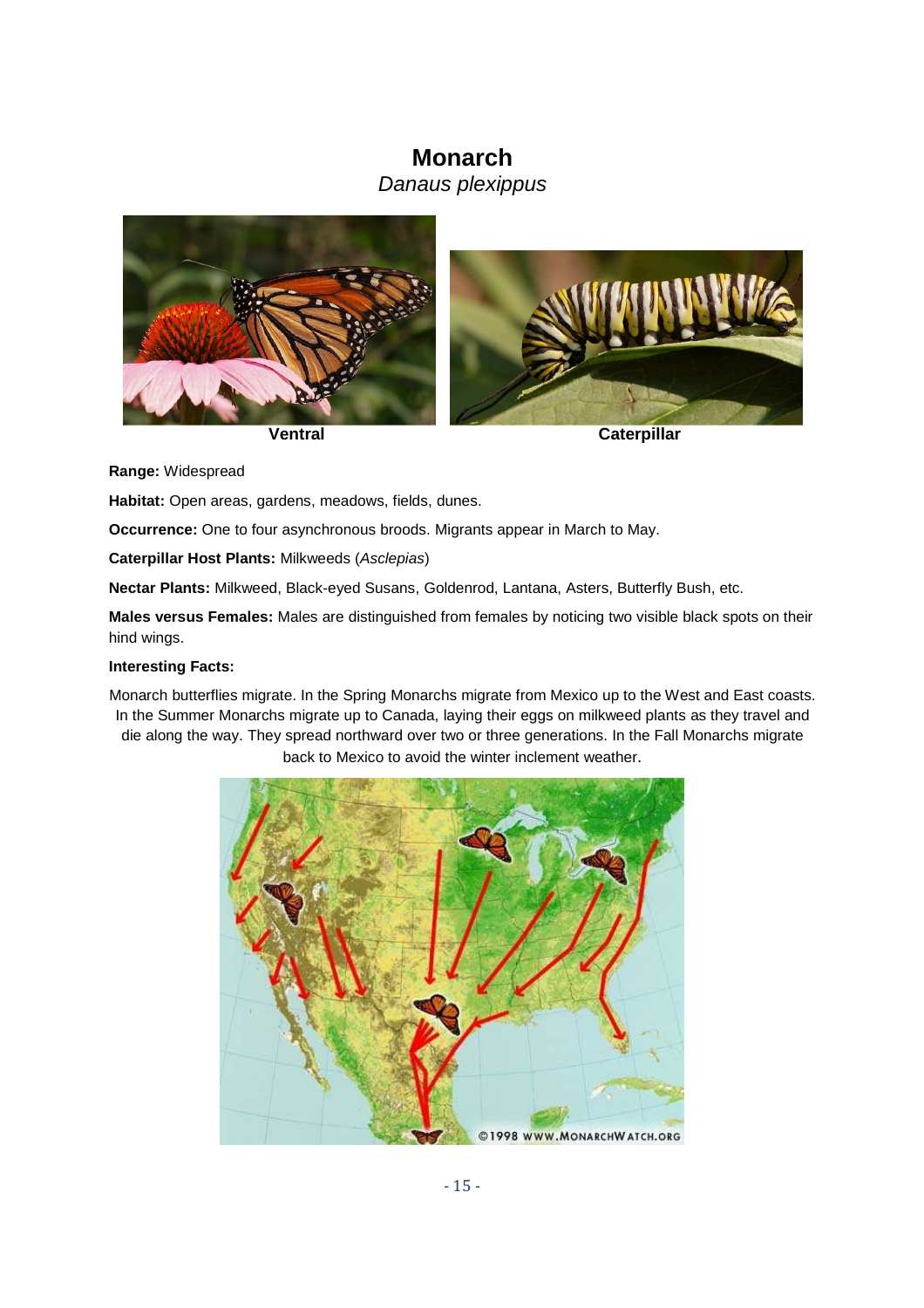### **Management Needs**

#### **When to Plant**

Planting your butterfly garden will depend on the weather and if the ground is warm enough to dig (Shepherd, M, et al 84). If you are planning your butterfly garden in containers you should place your containers outside after the last frost. Since you will be planting native plants they should be adapted to New Jersey's weather conditions you can ask your local nursery or garden book to when the best time to plant in New Jersey would be (Shepherd, M et al. 84).

#### **Maintenance**

Planting native New Jersey plants in your schoolyard habitat will help to "reduce the need for irrigation, minimize maintenance, avoid costly replacement, and get the best results from your efforts" (Shepherd, M, et al 84). Watering and weeding is a must to maintain the butterfly garden in your school. It is important to "deeply [water your garden] once a week until the roots are well established" (Pollinators Handbook 84). Each plant will vary in the amount of time it will take for them to have their roots established, you should consult either the seed package or label on the plant when you purchase them. The best tip for watering your garden is to get a drip hose or soaker hose which allows water to be distributed throughout your garden to provide water "at the root level" to your plants (Shepherd, M, et al 85). Drip hoses or soaker hoses reduce the cost of watering your garden because it effectively waters your plants.

Weeding your butterfly garden is important to help nectar and larval food plants receive the resources they need to grow. However not all weeds are bad, many "weeds" that we are normally used to calling some plants are good for your butterfly garden. It is important for your garden to have some grassy or "weedy" areas where butterflies or caterpillars can be protected from predators. It is important that your garden have native plants so that the diversity of your plant community will not be reduced (Shepherd, M, et al 86). You can de-weed your garden either by removing the weeds by hand. You can also get rid of unwanted plants by not watering your garden more than once a week, because the weeds are most likely going to be "shallowly rooted annuals…the soil surface [will dry] out between watering and weeds are less able to survive" (Shepherd, M, et al 86). Another way to help to prevent weeds is to mulch the first year of planting (Shepherd, M, et al 86). Mulching will also help create protective areas for your butterflies and caterpillars.

### **Habitat Management**

You are creating a habitat for butterflies and other pollinators in your area. As discussed earlier it is important to create these small habitats to help increase biodiversity in your area. Long-term management needs is important for maintaining your butterfly garden over the years. With your perennial plants you can maintain their life by "removing the dead flowers [which] will encourage more blooming" (Shepherd, M, et al 87). Keeping dead growth on your plants over the winter is important to help provide shelter for overwintering butterflies; the dead growth can then be cut or trimmed in the spring before the plants bloom (Pollinators Handbook 87). As for the annual plants you will have planted you can replenish the seeds by re-seeding yearly for those plants (Roth 33).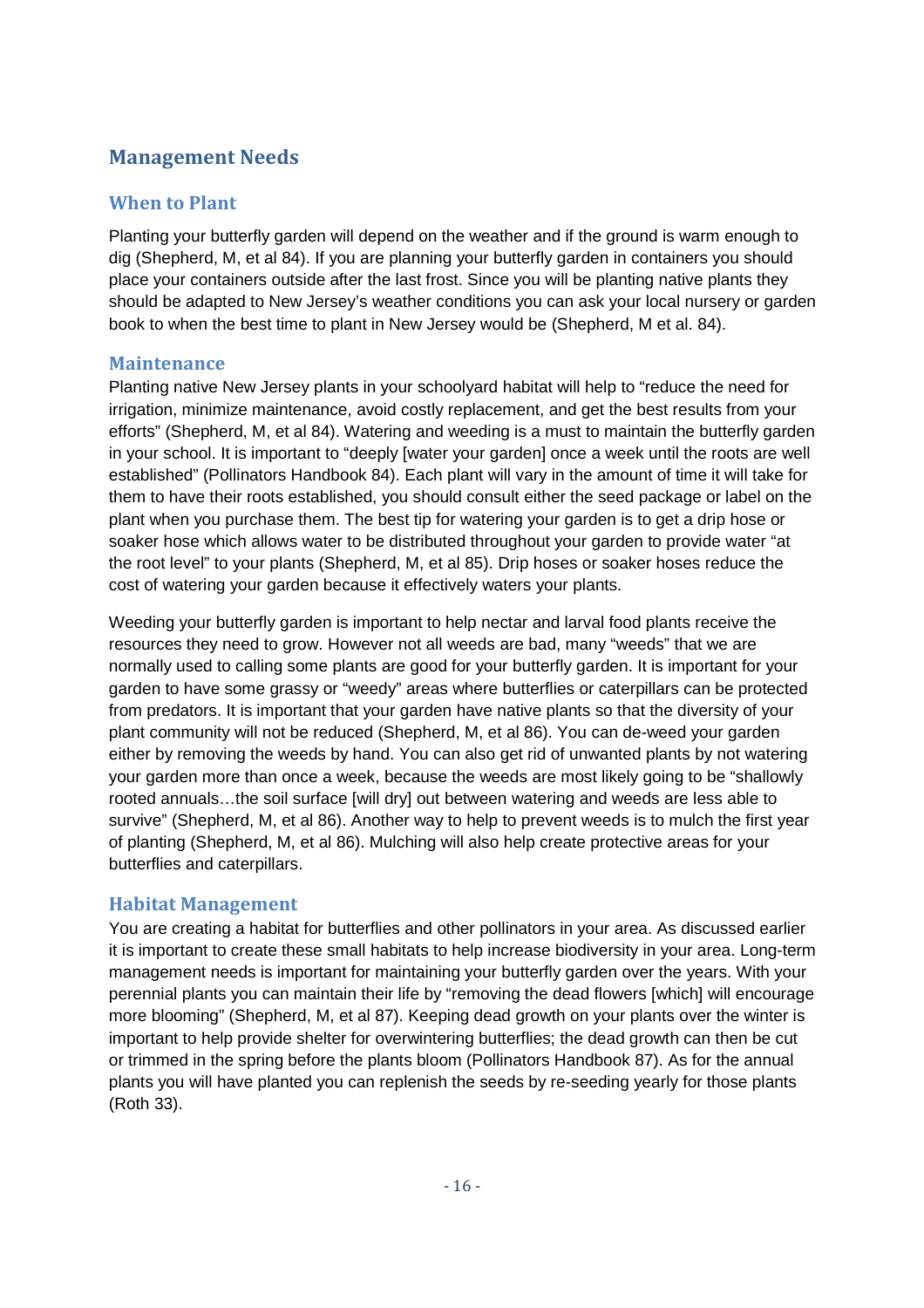### **Budget and Grants**

### **Budget**

Buying already grown plants and shrubs can be expensive for your butterfly garden. However for the annual plants you will be planting buying and planting seeds is your easiest and cheapest option. You can buy their seeds and scatter them throughout your garden. While some of the shrubs such as the lilac will have to be purchased from your local nursery or garden center.

See the "Buyer's Guide" for places to purchase seeds and plants or where to look for donations.

### **Grants**

Grants can become available for starting and maintaining your school yard habitat. Some grants do not support the purchase of seeds or soil but they can help you purchase some yearly maintenance garden supplies to help begin your school yard habitat.

#### **Kids Gardening**

This organization has a list of grants that are currently available for building a garden in your community. Their website also offers a **free newsletter** for educators to receive more information on gardening, lesson plans, etc!

Visit www.kidsgardening.org/grants for a list of current grants available!

#### **National Gardening Association**

Offers yearly grants to eligible youth group organizations. The 2010 grants are fulfilled but you can get started to find out more information about the 2011 grants that they offer. This website also lists other grants that are available for gardening projects.

Visit http://assoc.garden.org/grants/ for more information!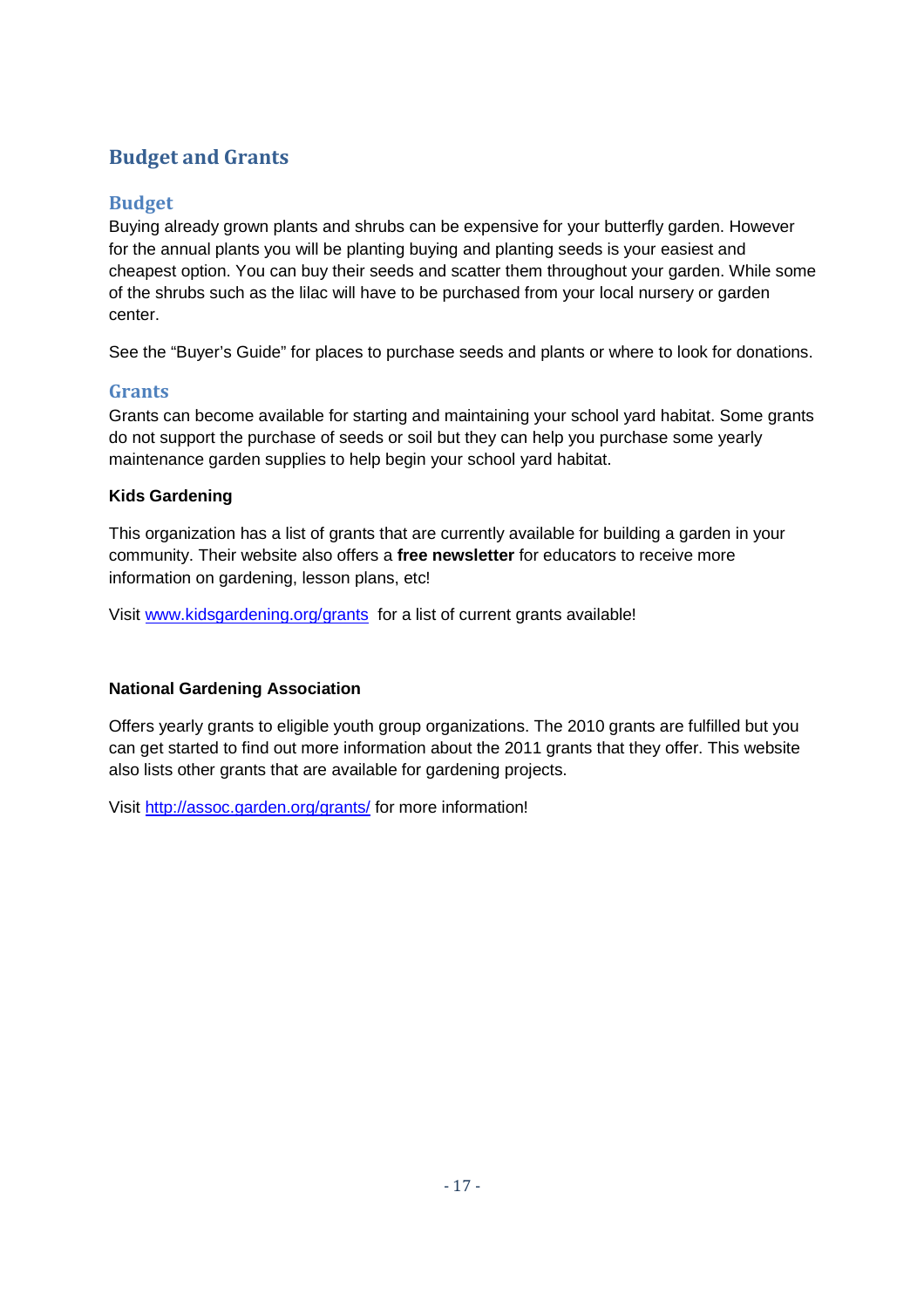### **Buying Guide**

#### **Native Plant Nurseries**

#### **D&R Greenway Native Plant Nursery**

1 Preservation Place Princeton, NJ 08540 Phone: 609.924.4646 Fax: 609.924.5577 Web: http://drgreenway.org

#### **Toadshade Wildflower Farm**

53 Everittstown Rd. Frenchtown, NJ 08825 Fax: 908.996.7500 Email: toadshad@toadshade.com Web: www.toadshade.com Retail; primarily online and mail orders

#### **Wild Earth Native Plant Nursery**

1005 Farmingdale Road Freehold, NJ 07728 Phone & Fax: 732.308.9777 Web: wildearthnpn@compuserve.com

#### **Online Plant Distributors**

#### **Annie's Annuals and Perennials**  http://www.anniesannuals.com/

#### **Bowman's Hill Wild Flower Preserve**

http://www.bhwp.org 1635 River Road New Hope, PA 18938 Phone: 215.862.2924 Retail: mail order seeds and fall/spring plant sales

**Vermont Wildflower Farm** http://www.vermontwildflowerfarm.com

#### **Garden Soil and Bagged Compost Donations**

Approach your local Loews, Home Depot or Garden Center. Request donations of garden soil and/or compost – they will readily donate problem bags. (**Hint:** Bring duct tape to seal ripped bags!)

#### **Plant Donations**

Contact your local Garden Club for plant donations in the spring. Their members often split their plants and share with other members. Many of them would gladly share their plants with your program.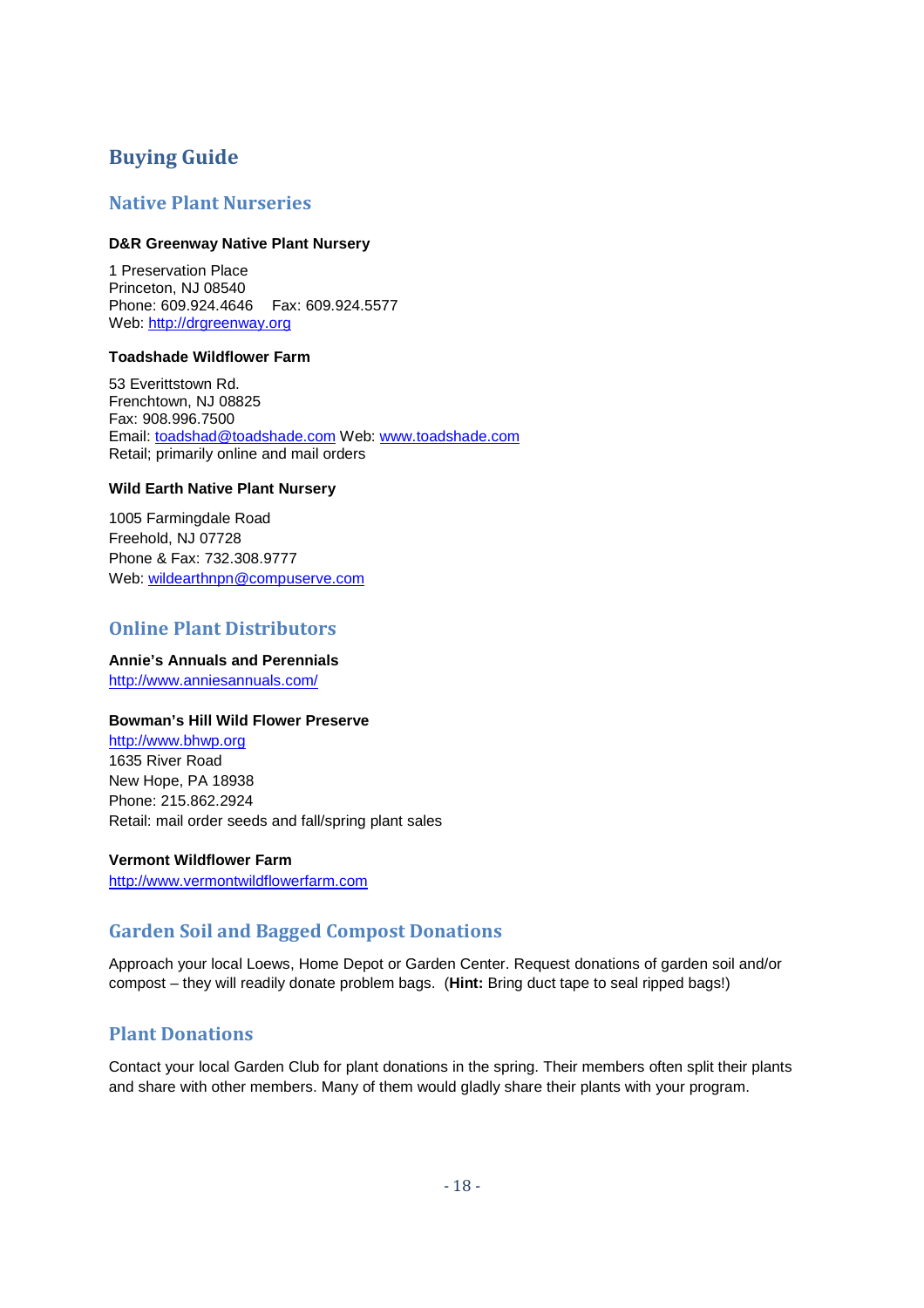### **Observing a Butterfly's Life Cycle**

#### **Grades:** K-2

#### **NJCCCS:** 1.3.2.D.1; 1.3.2.D.5; 5.3.2.D.2; 3.1.2.F; 3.1.2.G; 1.3.2.B.6

**Objective:** Students will be able to identify the characteristics of the life cycle of a butterfly

**Length:** 30 minutes with 30 days of observation

#### **Procedure**

Pre-Planning

- Observe your butterfly garden for butterfly eggs (not larvae) or you could order a butterfly kit from a variety of businesses and science supply stores.
- You will need a copy of the book The Very Hungry Caterpillar by Eric Carle
- Print out an image of a caterpillar

#### Engage

Using the print out of the caterpillar, ask your students if they know what it is. As a class or small groups have students describe a caterpillar. Use paper to record the ideas that students come up with.

#### **Explore**

Students will observe the development of a butterfly first-hand. Students will make daily observations of the development of the butterflies in their field journals, paying careful attention to the butterfly's size, color, shape, activity, and diet. Encourage students' observations to consist of words, pictures, or illustrations.

#### **Explain**

Read The Very Hungry Caterpillar to the class. As soon as the story is finished, look back through the book and ask children to think about how the caterpillar changes in the story. Have students talk about why the butterflies appearance changes through its life cycle. Have students list (or draw) in their science journals the ways in which the "very hungry caterpillar" changed during the course of the story. Encourage them to use the following terms: Egg, larva or caterpillar, pupa or chrysalis, adult butterfly. Have students go back to their original responses to what a caterpillar is to determine which of the statements represent facts that they observed during their own observations of a butterfly's life cycle.

#### Elaborate

In groups students can demonstrate the life cycle of the butterfly. Students can choose from drawing a diagram, acting out, creating a song or writing a poem about the life cycle of a butterfly.

#### Evaluate

Bind the students' journal pages into a class journal. Students can create butterfly shaped covers by taking 11 x 17 inch construction paper, folding it over, and cutting an outline of a butterfly's wing. They can then decorate their butterflies to create their own covers. The bound journal pages can be inserted into their butterfly cover. Students can each present their journal page to the rest of the class.

#### Extension

- In the spring your program can throw a birthday party for the Earth. If you choose to raise your own butterflies you can end your birthday party with a release of the raised butterflies into the garden you have built.
- Magic School Bus has an extension activity that you can use to follow up http://bit.ly/b1qFJD
- Students can compare their own development from an infant to that of a butterfly

Lesson adapted from Science NetLinks Lesson Plan: Butterfly 1: Observing the Life Cycle of a Butterfly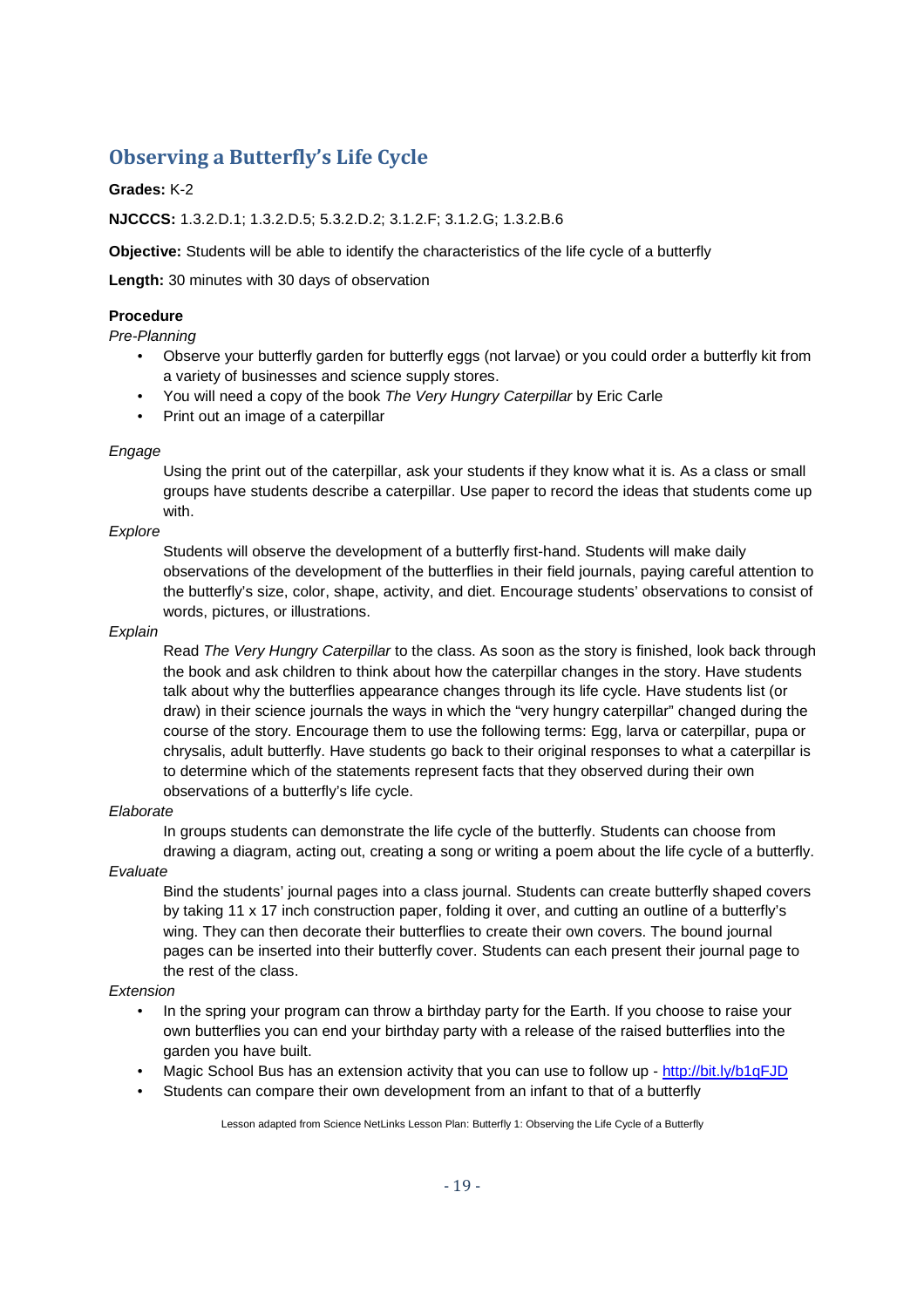### **A Butterfly's Home: Creating a Butterfly Garden**

#### **Grades:** K-6

#### **NJCCCS:**

**Objective:** To determine which environmental characteristics make up a favorable butterfly habitat

**Length:** 2 hours

#### **Materials**

- 
- Small objects to use for a collage (beans, pasta, cotton balls, fabric, etc.)
- Magazines, garden images Glue, crayons, makers, colored pencils, etc.
	- Illustrated book on butterflies or other resources such as videos and other gardening books, or access to internet.

#### **Procedure**

#### Pre-Planning

Collect all materials ahead of time for students to use. Find a book on butterflies from your local library. The book used in this lesson is Where the Butterflies Grow, by Joanne Ryder

#### Engage

Read Where the Butterflies Grow, by Joanne Ryder to the class. Have students discuss as a group what types of things butterflies would need in their environment. For older students you can show a video on butterflies.

#### **Explore**

Have students work in groups to research how they would design their butterfly garden. Have students keep in mind the following questions: What are the four basic elements of wildlife habitat? (food, water, shelter, place to raise young); What do butterflies eat?; Where do they rest?; Where do they get water?; Do we know what types of butterflies are found in our area? If not, where can we find out?; What types of things, other than just plants, should be in a butterfly garden? Students should use the available resources they have to research these questions in order to design their garden.

#### **Explain**

Students will work within their groups or individually using magazines, computer images, photographs they have taken themselves, collage objects to create a 3-D collage of the types of plants and materials that should be in a butterfly garden. Older students can research the specific host and nectar plants for each species of butterfly to include in their garden, they can use a computer to print out images or if your garden is already created they can take pictures of the plants you have.

#### Elaborate

Have students present their gardens to the group. Students should answer the following questions when they present: Why is this a good habitat for a butterfly?; Can you think of something that we would not want to add to the garden? Why? ; Would it be good for other insects or animals? What types and why? ; How does your garden resemble the garden that you saw in the story or in the video clips?

#### Evaluate

Have students describe an "ideal" butterfly environment. They can either draw this habitat and label the things in their drawing that help the butterfly survive or thrive OR they can write a paragraph about what an "ideal" butterfly habitat would look like.

#### Extension

Students could be part of the process of building and creating a butterfly garden in your program. Students who are good with math can design a plan for what the garden should look like – using dimensions of your garden plot. Students can suggest plants that you should add to the garden based on their own research of what makes an ideal butterfly garden.

Lesson adapted from Science NetLinks Lesson Plan: Butterfly 2: A Butterfly's Home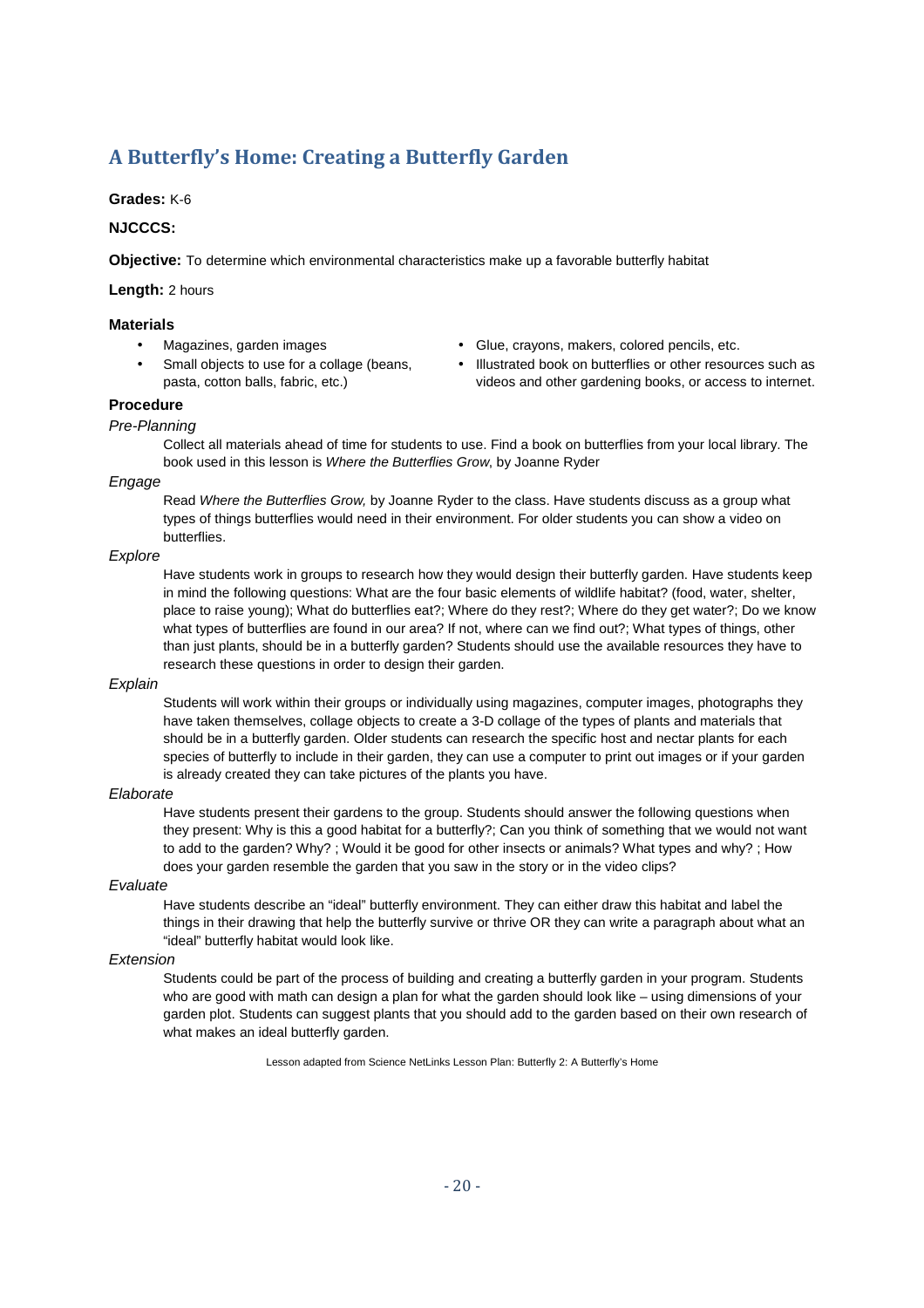### **Other Lesson Plan Suggestions**

#### **Websites**

- **MonarchLive** http://monarch.pwnet.org/trc/plans.php o Offers lesson plans for K-12
- **Monarchs in the Classroom**  http://tiny.cc/h2qcw
	- o Offers samples of their curriculum for grades K-12
- **National Wildlife Foundation Backyard Habitat** http://bit.ly/9fa8Lb
	- o Provides in-depth lesson plans with both teacher and student pages

#### **Other Suggestions**

- Actively involve your students in the design and creation of your garden.
- Have students write a poem or story about a butterfly
- Create science journals where students can write what they observe in the garden
- Create a plan to help solve an environmental problem in your community have students present this plan to their community officials.
- Learn the structure of plants by dissecting flowers
- Create your own plant ID books take pictures or draw the plants in the garden
- Have students calculate the species diversity of your garden

### **Suggested Curriculum Guides**

#### **Monarchs in the Classroom: An Inquiry-Based Curriculum** by Monarchs in the Class

- Three separate curriculums for K-2, 3-6, and Middle School
- Includes extensive background information on Monarch biology
- Lessons include teacher and student pages focused on life cycle, migration, ecology, systematic, experiments, and conservation
- Found at www.monarchlab.org

**Schoolyard Ecology Explorations: An Inquiry-Based Curriculum** by Schoolyard Ecology Explorations, Monarchs in the Class

- Includes descriptions of how to use the curriculum, how to teach outdoors, and using inquiry
- Provides over 40 lesson plans from developing scientific experiments to discovering about biodiversity
- Each lesson includes detailed information from objectives, key concepts, skills, handouts, extensions, etc.
- Found at www.monarchlab.org

#### **Project Learning Tree ® Environmental Education Activity Guide, American Forest Foundation**

- Offers a variety of environmental education activities that you can incorporate with your butterfly garden and within your program
- To receive this curriculum you must attend a Project Learning Tree workshop look at www.plt.org for workshops near you!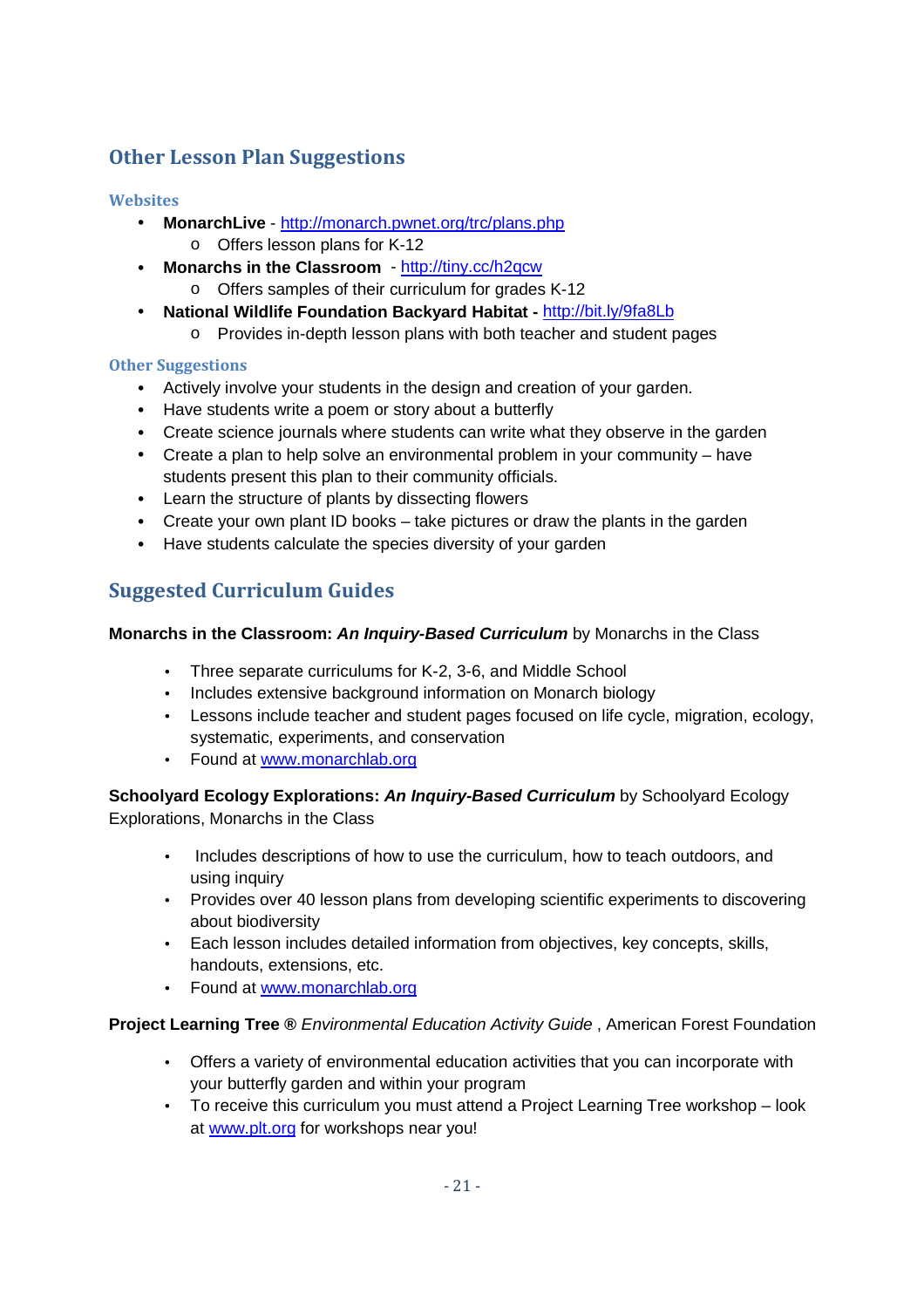### **Resources**

### **Field Guides**

- Butterflies through Binoculars: The East by Jeffery Blassberg, 1999
- Caterpillars of Easter North America by David L. Wagner, 2005
- Wildflowers in the Field and Forest: A field guide to the Northeastern United States by Steven Clemants and Carol Gracie, 2006

#### **Books**

- Attracting Butterflies and Hummingbirds to Your Backyard by Sally Roth, 2002
- Butterflies of New Jersey: A guide to their status, distribution, conservation, and appreciation by Michael Gochfield and Joanna Burger, 1997
- Pollinator Conservation Handbook by Matthew Sheperd, et al, 2003
- The Butterfly Gardener's Guide by Brooklyn Botatnic Garden, 2003

### **Websites**

- **Backyard Wildlife Habitat** http://www.nwf.org/Get-Outside/Be-Out-There.aspx
	- o Provides activities, resources, etc for getting kids outside!
- **Butterflies' Host and Nectar Preferences** http://www.baylink.org/host\_nec.html
	- o List of butterflies and their preference for host and nectar plants
- **Journey North Monarch Butterfly** www.learner.org/jnorth
	- o Offers information about monarchs and their migration, lesson plans, etc.
- **Kids Gardening** www.kidsgardening.org
	- o Offers grant information, free newsletters, gardening tips, resources, etc.
- **Lady Bird Johnson Wildflower Center** www.wildflower.org
	- o Features plant database, resources for teachers, native nursery locator, etc.
- **Monarch Watch** www.monarchwatch.org
	- o Offers resources, lesson plans, and information about monarchs
- **Monarch Lab**  http://www.monarchlab.org/Lab/
	- o Offers information and resources to caring for monarchs in your classroom.
- **National Gardening Association** www.garden.org
	- o Offers grant information, resources, calculators, etc.